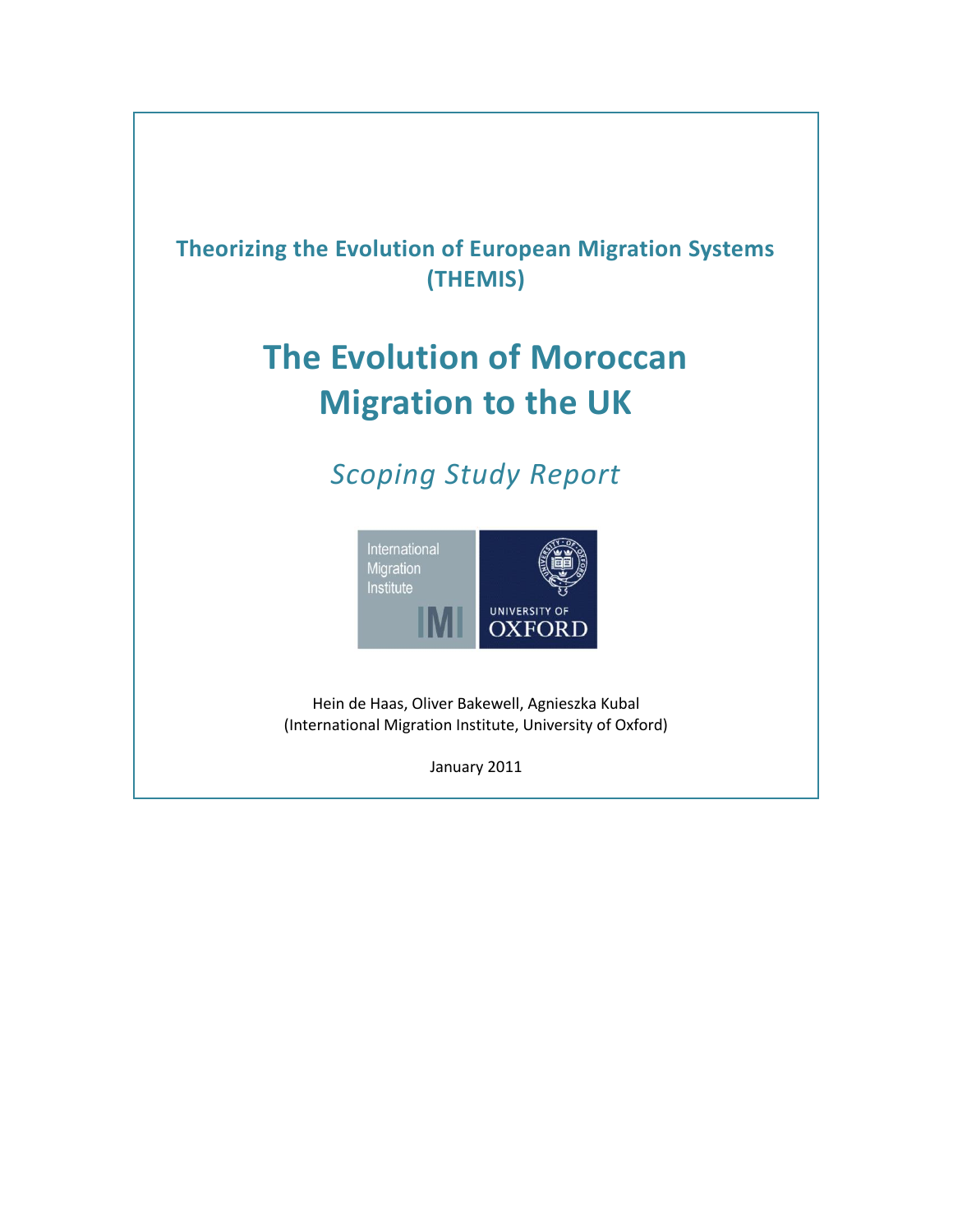# **Table of Contents**

| 1. |                                                                                   |  |  |  |  |  |  |
|----|-----------------------------------------------------------------------------------|--|--|--|--|--|--|
|    |                                                                                   |  |  |  |  |  |  |
|    |                                                                                   |  |  |  |  |  |  |
|    |                                                                                   |  |  |  |  |  |  |
| 2. |                                                                                   |  |  |  |  |  |  |
|    |                                                                                   |  |  |  |  |  |  |
|    | 1970s and 1980s: Family reunification as a result of the 1971 Immigration Act? 13 |  |  |  |  |  |  |
|    |                                                                                   |  |  |  |  |  |  |
| 3. |                                                                                   |  |  |  |  |  |  |
| 4. |                                                                                   |  |  |  |  |  |  |
| 5. |                                                                                   |  |  |  |  |  |  |
|    |                                                                                   |  |  |  |  |  |  |
| 6. |                                                                                   |  |  |  |  |  |  |
|    |                                                                                   |  |  |  |  |  |  |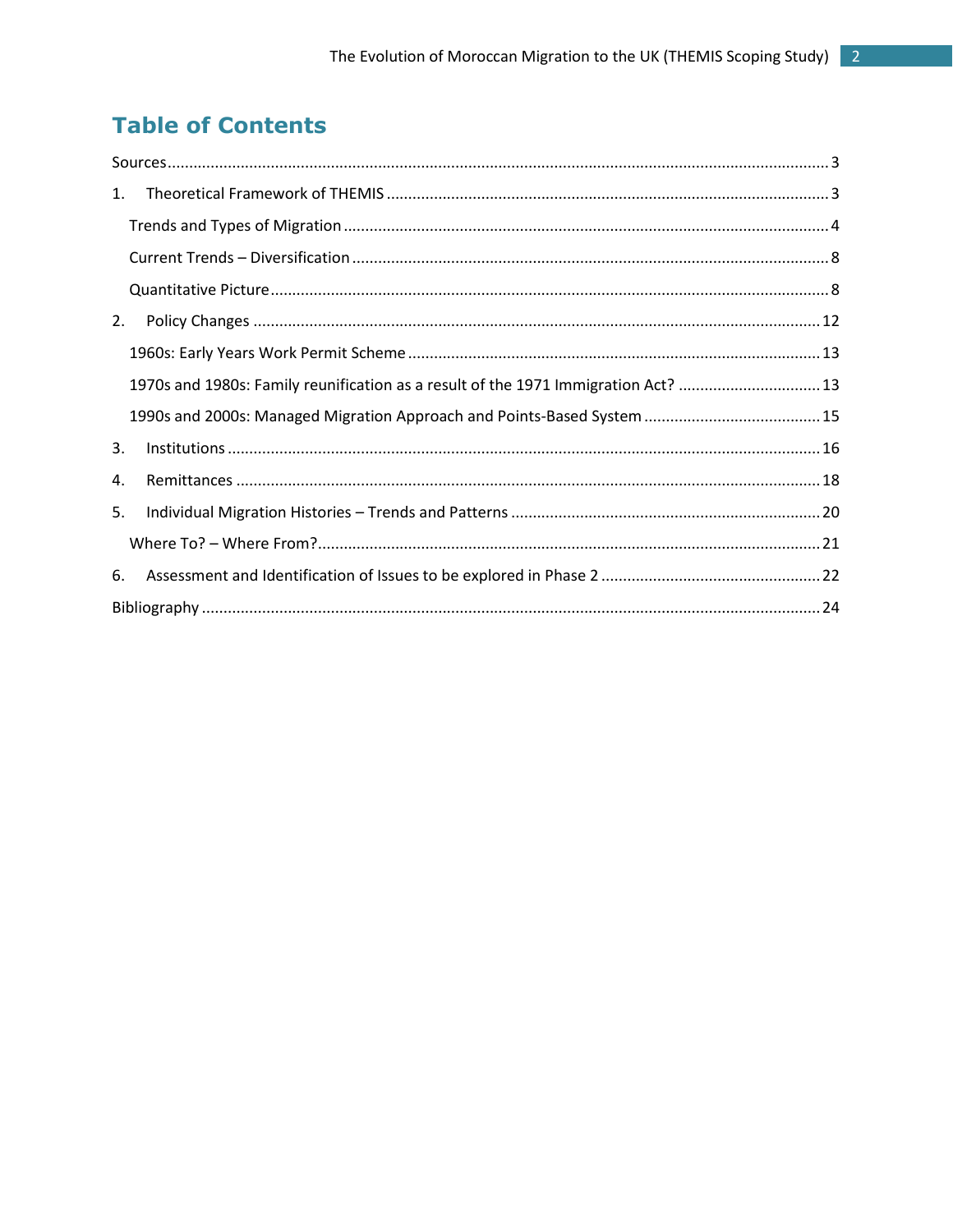#### <span id="page-2-0"></span>**Sources**

Moroccan migration to the UK has been well documented in a number of sources. Therefore for the purpose of this Scoping Study we primarily relied on reports and publications which have already mapped the corridor between Morocco and the UK/ London (cf. the Bibliography).

The quantitative picture was provided by the existing UK census data between 1981 and 2001, and Annual Population Surveys (2004–2008) using the country of birth variable.

For the qualitative part we interviewed academics (Myriam Cherti, specialist in Moroccan migration to the UK, author of the project: *Moroccan Memories in Britain*) and community workers (Ahmed Bhairien – Moroccan Community Welfare Group, Souad Talsi – Al Hasaniya Moroccan Women Project, and Ali Bahajoub from the British Moroccan Society).

However, in order not to duplicate the work that has already been done, in the interviews we tried to approach the mapping exercise from the perspective of the THEMIS theoretical framework. The theoretical questions that proved particularly interesting with relation to Moroccan migration to the UK focused around the migration dynamics. There is a long history of Moroccan migration to the UK, with different waves of more or less intensified movement. It was interesting to investigate the relationship between the various migration waves, and how they corresponded with the concepts of establishment and decline of a migration system.

## <span id="page-2-1"></span>**1. Theoretical Framework of THEMIS**

Moroccans 'appeared' on the UK census only in 1981, although they have been present in the UK at least since the large-scale labour migration in the 1960s.

The analysis of the curve tracing the Moroccan-born persons in the UK reveals that migration from Morocco to the UK rose steadily from the 1980s, then declined in the early 2000s, to restart at a much higher speed in the mid 2000s. The differences in figures might however be attributed to the different sources of data – the census (1981–2001) and Annual Population Survey (2004–2008) and their respective methodologies and data collection techniques. After 2006 up to 2008, we can observe a small decline in the population of Moroccan-born persons in the UK, but it does not go as low as the levels before the surge in the 2000s.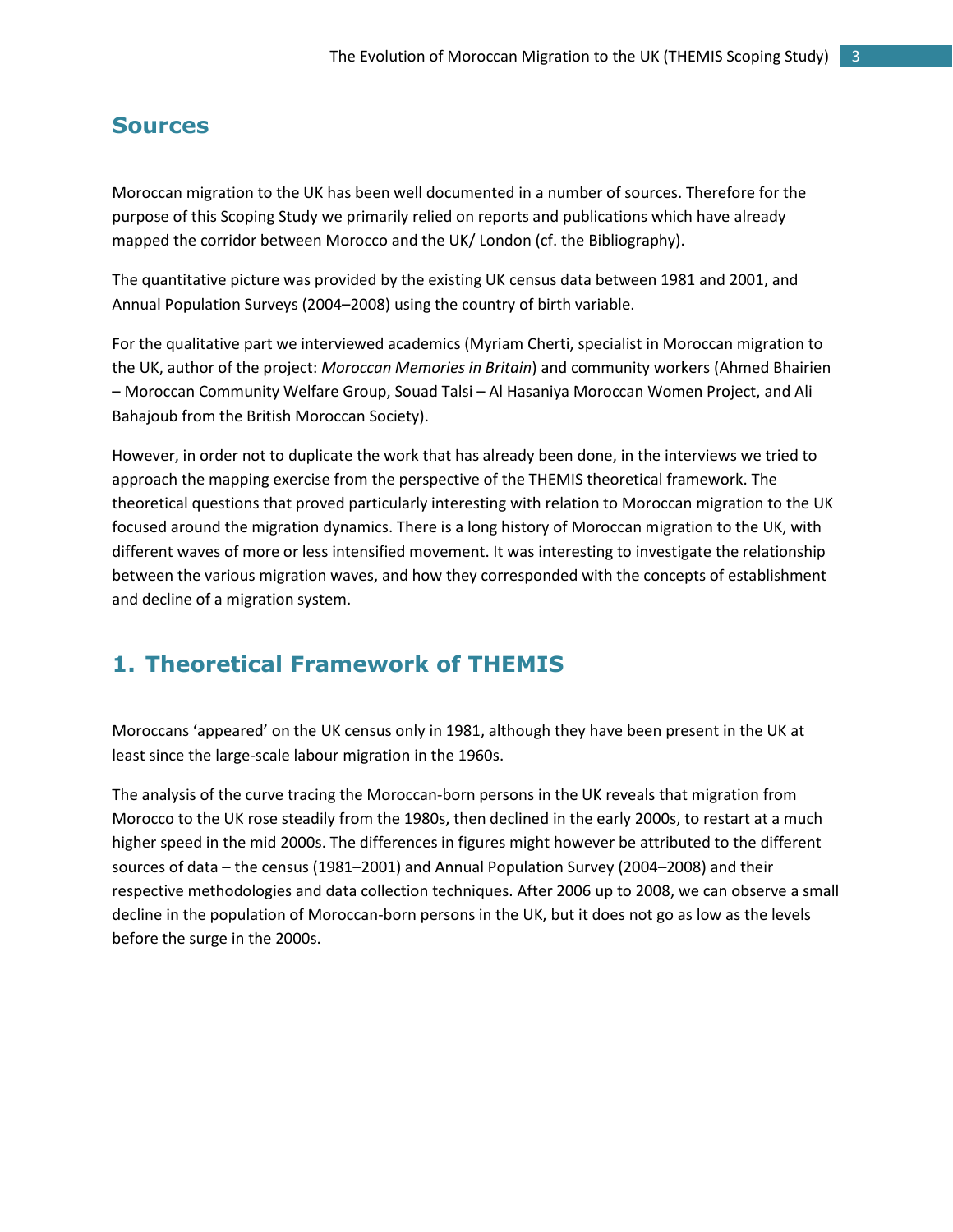

**Chart 1:** Moroccans in the UK. Source: Census Data, Annual Population Survey (Indexed 2008 = 100, 2008= 16,000)

#### <span id="page-3-0"></span>**Trends and Types of Migration**

Moroccan merchants had established links with Great Britain dating back to the seventeenth century, when Morocco was partially controlled by Britain (1662–1684). During the nineteenth century, as English cotton goods entered Morocco via Gibraltar and Tangier, Farsi merchants began to settle in urban centres such as London, Liverpool and Manchester in England, and Cardiff in Wales (Cherti 2008). Hayes (1905) claims that in the last decade of the nineteenth century over a dozen pioneer Moroccan families lived in Manchester, in a community of about 150 persons at its height. Cherti (2008), who has documented the history of Moroccans in the UK, reveals that the pioneer Moroccan community of Manchester dissipated in the interwar period, when the competition from Japanese goods prevented the export of Lancashire textiles to Morocco. In 1936 the community returned to Morocco and adopted Moroccan citizenship when the country became independent twenty years later (Cherti 2008, p. 75). Those who remained largely anglicised their names and became assimilated into the community (Halliday 1992). The early pioneer community consisted not only of Moroccan Muslims but also of Moroccan Sephardic Jews, who had links with Britain going back to the eighteenth century. The beginning of the migration could be traced to the times when the city of Mogador, now known as Essaouira, came under British influence at the end of the eighteenth century. At that time, English merchants started to trade with Moroccan Jews in Mogador, exchanging Argan oil and Arabic gum for English cloth and silverware (Cherti 2008, p. 76). Most Jewish traders sent their sons at the age of around sixteen to London, Manchester or Birmingham, to work in the textile factories, to learn new skills or to set up a business. The majority of them stayed in England (Cherti 2008, p. 76).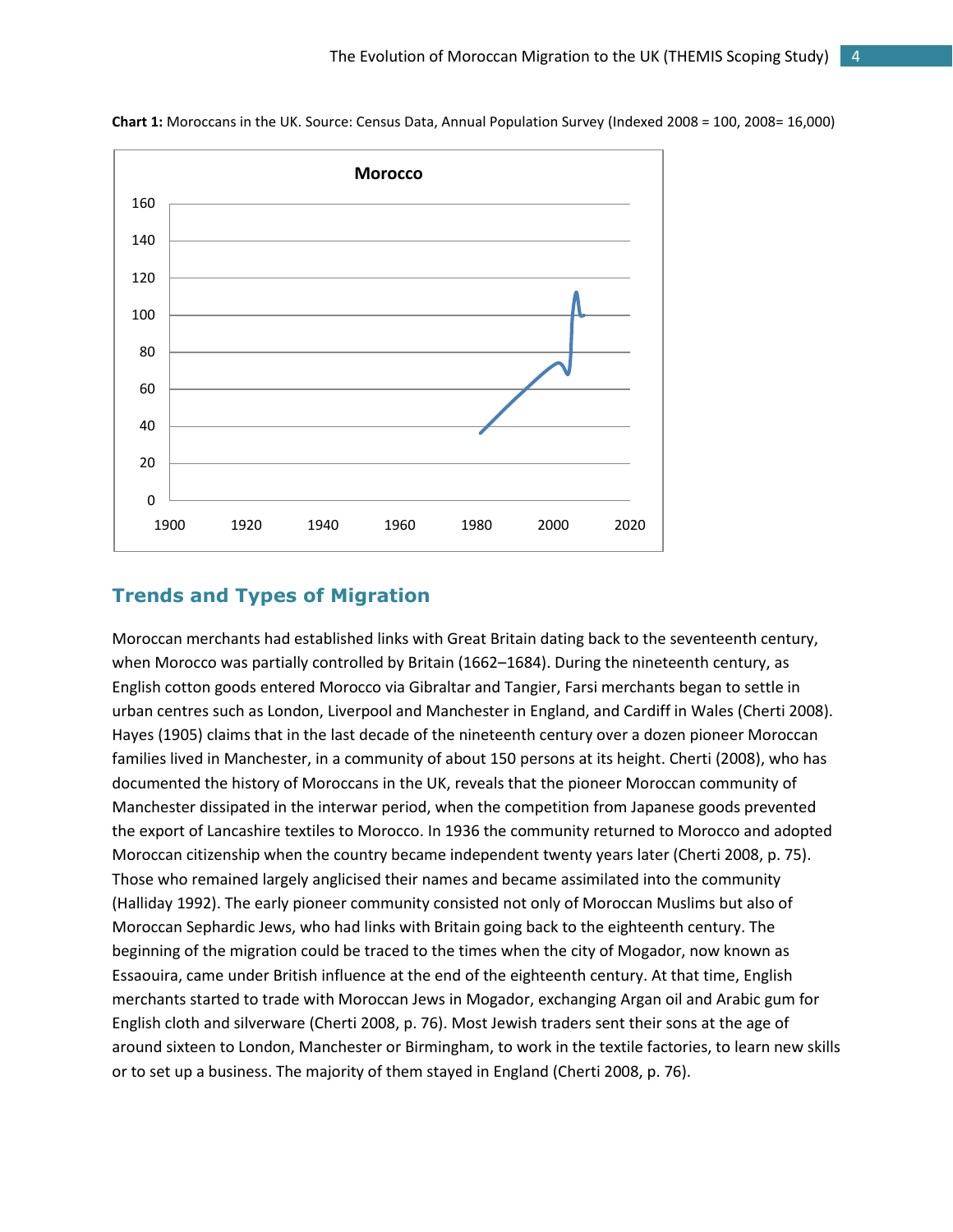

**Map 1:** Historical map of Morocco with Tangier as an international zone, 1912–1956.

As far as the twentieth century is concerned, the northern region of Morocco (Tangier) – due to its legal status as an international zone (1912–1956) and its proximity to British Gibraltar – started sending migrants to the UK well before Moroccan independence in 1956. One interviewee from the British Moroccan society explained: '*Tangier was an international city, administered by 14 powers, famous for smuggling, contraband and bohemia. It had a romantic reputation. People were coming and going from Tangier. They were more mobile than in the rest of Morocco.'* 

Indeed, as the most recent report on the emigration from Morocco suggests, the increase of immigration in Tangier, from different cities and rural areas of Morocco, has led to a specific urban culture for the city of Tangier heavily influenced by Spanish heritage, which is reflected in the daily lifestyle. In addition to sub-Saharan migrants in transit, and tourists from Europe who settled in the city over a long period of time, the population tends toward a certain palpable cosmopolitanism and cultural diversity (Berriane et al. 2010).

However, in the late 1960s a significant migration started when Moroccan workers, mostly Muslims, came to Britain, hired predominantly by Spanish nationals, to work in the service industries such as hotels and small businesses that prospered during the economic growth during this period (Cherti 2008, p. 77). The Spanish blockade of its border with Gibraltar in 1969 might also have influenced the fact that in Gibraltar itself Moroccan workers replaced Spanish workers in various manual jobs in the British naval base. Via Gibraltar they would then travel to the UK.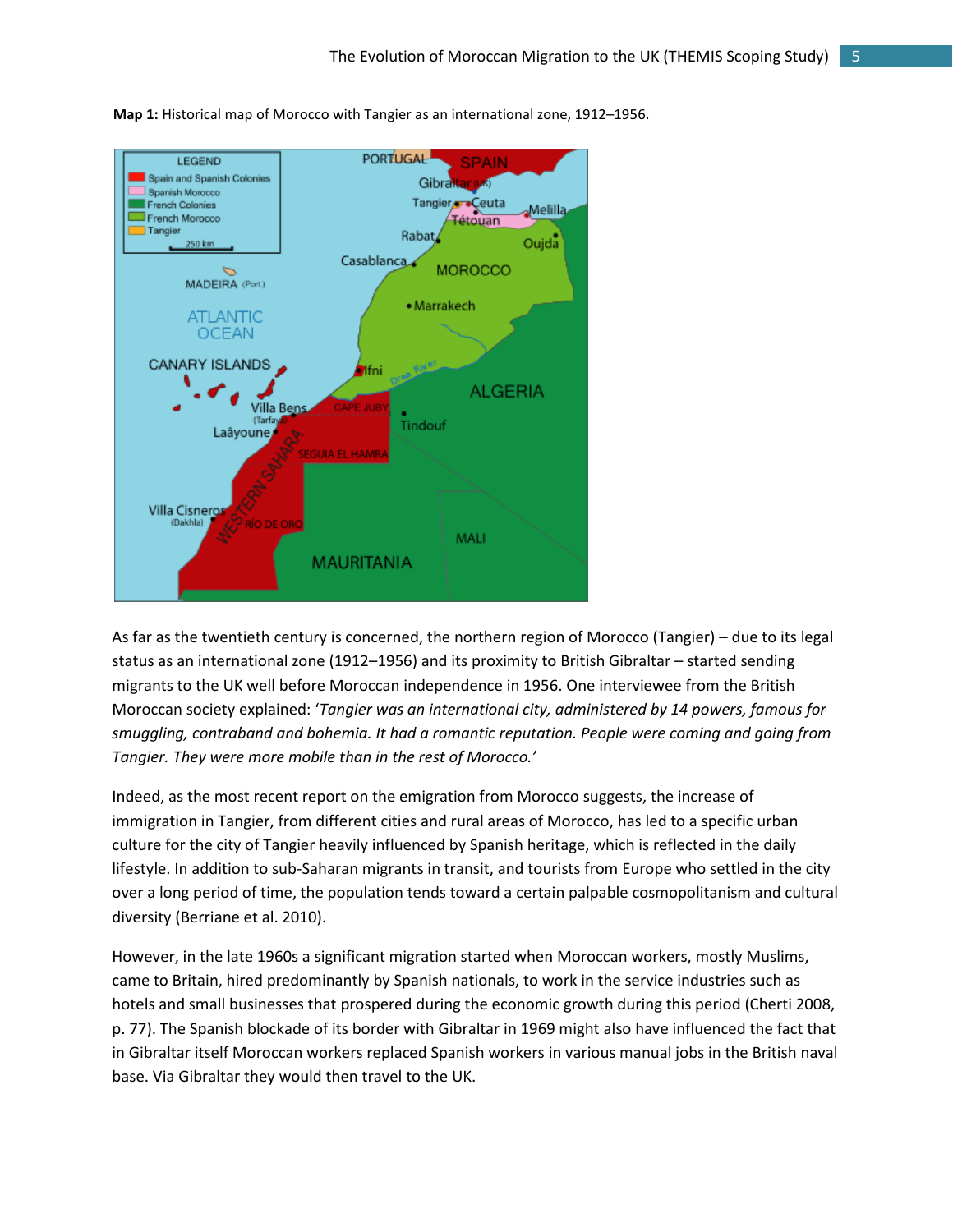Although Cherti demonstrates that this major wave of Moroccan migration to the UK in the 1960s was predominantly an individual initiative based on social networks of friends and families, there is also evidence that it was encouraged by the existence of a **migration industry** (interview 1, 2010). The important link between the Moroccans and the British labour market was constituted by employment agencies established in Gibraltar and run mostly by Spaniards, who responded to the labour skill shortages in the UK, and recruited Moroccan labourers to come and work in the service sector in London (interview 1, 2010). Although at that time Britain had no bilateral migrant workers agreement with Morocco, the bottom-up migration industry in Gibraltar responded to the demands created by the British labour market and largely facilitated the recruitment of migrant labour.

Mediterranear

**Sea** 

Oujda

Bou<br>Arfa

**ALGERIA** 

100

200 km

100

δ



Jbel Toubkal<sub>A</sub>

Agadir

MAUR.

Marrakech

Ouarzazate



Tarfaya

Sebkha Tah

Western Sahara

'*At that time, the person who wanted to immigrate to England had first to buy an address of a recruiting agency, then one had to go to Melilla to pay a small fee so that a work contract was sent to him*' (H.M quoted in Cherti 2008, p. 82):

28

200 mi

'*In a Spanish newspaper, I saw an advert which said that England was offering jobs as waiters, cooks, and domestic chambermaids for foreign people. That was a great opportunity for me to apply for one of those jobs and travel to England. I did apply through a British Continental Agency in New Bond Street in London. I paid for the work permit in a bank in Ceuta. Once they received the money, they forwarded me the work permit [as a waiter]*' (H.A quoted in Cherti 2008, p. 82).

Cherti (2008) also mentions the employment agencies which specialised in the recruitment of Moroccan labourers in London itself: 'Three main agencies – all based at Oxford Circus/Piccadilly – played a key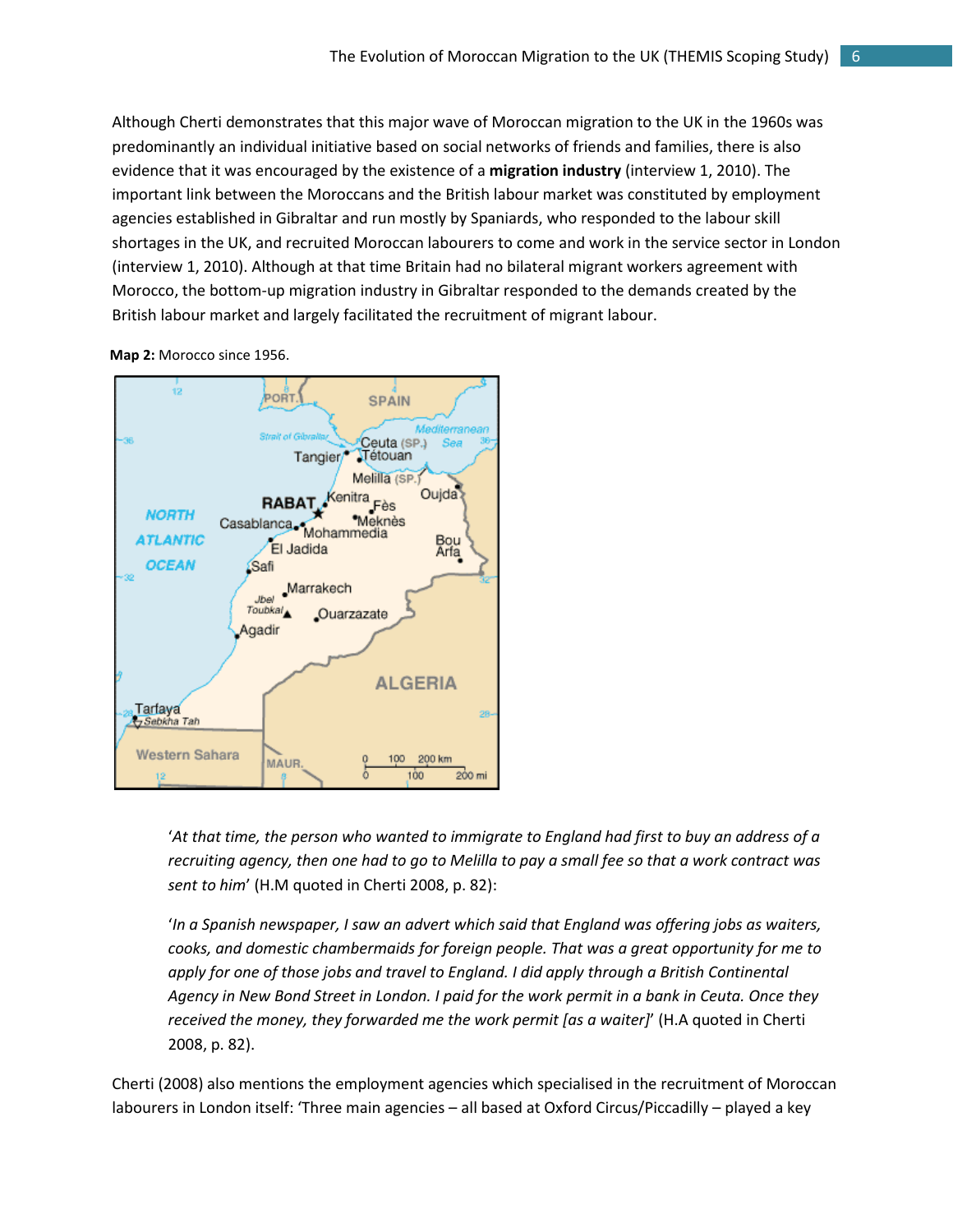role in recruiting Moroccan workers. The Mascot Agency recruited workers from Meknes especially to work in Crawley and West London. Guilbert and Castano recruited many workers from the north of Morocco, especially Larache region, to work throughout London' (Cherti 2008, p. 82). They recruited Moroccans to work in the **hotel and catering industries**, for which they were granted work permits.

The main wave of Moroccan **economic migration (migrant workers)** to the UK in the 1960s consisted predominantly of **unskilled and semi-skilled workers,** mostly from northern Morocco – specifically the Jbala region, especially Larache, Tetouan, Tangier and the surrounding areas, with a smaller community from Meknes and Oujda.

The majority of these immigrants settled in cities such as London and Edinburgh, with smaller concentrations in towns such as Slough, St Albans, Crawley and Trowbridge (Cherti 2008, p. 77). Villages such as Beni Garfat, Beni Arouss, Sahel and Smata, from which a large number of Moroccans migrated, are part of the municipality of Larache, therefore most migrants interviewed by Cherti said that they were from Larache (Cherti 2008, p. 78).

The numbers of these early Moroccan migrant workers were not high; Cherti portrays the community as 'relatively small' (Cherti 2008, p. 88). The anecdotal evidence has it that the figure could be estimated at around **12,000** (one interviewee talked specifically about 73–74 *big families,* interview 2, 2010) or **15,000–20,000** (interview with Myriam Cherti). Cherti demonstrates that in contrast to the dominant narratives of labour migration it was not solely men who arrived in the UK from northern Morrocco, but this wave of migration had a certain degree of feminisation. Morrocan migrant women in Britain played a major role in the economic life of the family. In many cases, they came first with work permits, and their spouses and children joined them later (Cherti 2008, p. 80).

The profile of the group changed significantly when the process of family reunification started in the 1970s. This wave of Moroccan migrants created the core of the Moroccan community in the UK, the great majority of whom are now British citizens. The family migration continued well into the 1980s, when the generation of Moroccans who arrived in the UK as children (in the first wave of family reunion) reached marriageable age. Souad Talsi is a community worker and chair of the Moroccan women's organisation Al-Hasaniya. She arrived in the UK at the age of seven and recalls how her friends, when they reached the age of sixteen, were married to cousins and 'suitable parties' from Morocco, who then came and joined their spouses in the UK (interview 2010).

The 1980s saw yet another wave of Moroccan migration to the UK. The 'oil boom' in the Gulf and the fortunes of Arab businessmen made the London tourist industry boom in the early 1980s (interviews, 2, 5, 2010). As a result there was a demand for Arabic-speaking workers who could staff numerous restaurants, clubs, bars and hotels where the tourists from the Gulf used to socialise. Quite a significant number of Egyptians and Moroccans came to work in low-skilled and semi-skilled jobs in the city. Cherti observed that this wave of economic migration constitutes some sort of a blank ('*shameful'*) page in the Moroccan shared memory, as some of the women who came to London from Morocco during the 1980s ended up working in the sex industry in the city (interview with Myriam Cherti). As Cherti observes, this wave of semi-skilled workers was accompanied by young professionals and entrepreneurs, mostly from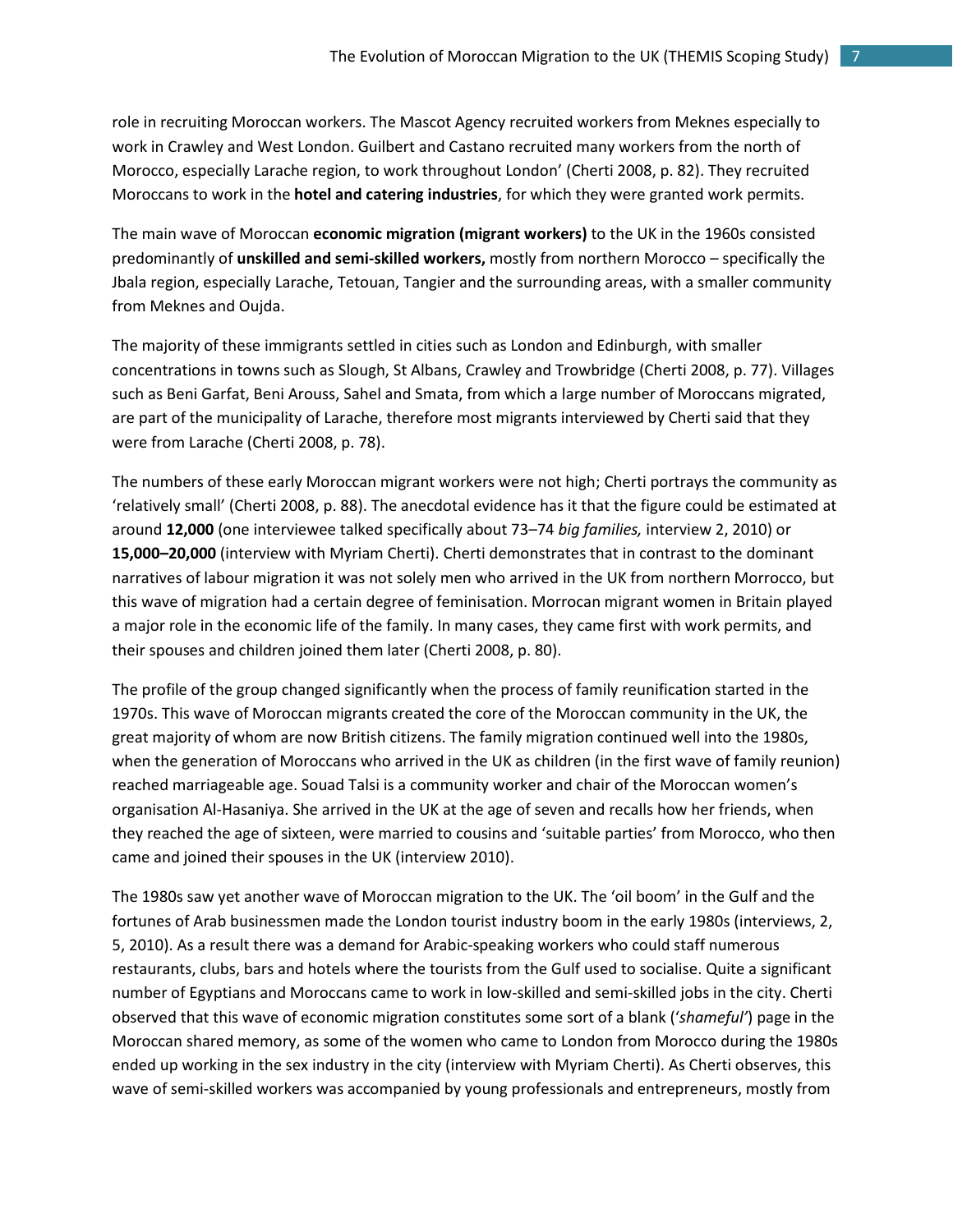Casablanca and other larger cities. The regions in Morocco where the migration originated from became more diversified, and were no longer limited to the northern part of Tangier and Larache (Cherti 2008, p. 77). According to Cherti the number of Moroccans who came to the UK in the 1980s was around **10,000** people (interview 3, 2010).

#### <span id="page-7-0"></span>**Current Trends – Diversification**

The UK imposed visas on Moroccans in the late 1980s, which significantly cut the number of low-skilled and skilled workers and young people travelling to the UK to 'try their luck'. According to Cherti (2008), the most recent migration wave of Moroccans, which started in the early 1990s, consists mainly of **highly skilled** Moroccan professionals, both from Morocco itself and from France. Many of these recent immigrants currently work in the finance sector in London. They were joined by other highly skilled **students and business persons**. Cherti indicated that this wave of migration is also rather small, with a maximum of **5,000** people (interview with Cherti).

## <span id="page-7-1"></span>**Quantitative Picture**

According to the 2001 census there were 10,036 Moroccan-born persons in the UK. The number rose to 18,000 (estimates) in 2006, and then declined to 16,000 throughout 2007 and 2008. However, other official and Moroccan community sources estimate the number of Moroccans in the UK as significantly higher.

| Year | <b>Number</b> | <b>Source</b>                               |
|------|---------------|---------------------------------------------|
| 1981 | 5818          | Census Data                                 |
| 1991 | 9073          | Census Data                                 |
| 2001 | 11867         | Census Data (OECD)                          |
| 2004 | 11000         | <b>Annual Population Survey (estimates)</b> |
| 2005 | 16000         | <b>Annual Population Survey (estimates)</b> |
| 2006 | 18000         | Annual Population Survey (estimates)        |
| 2007 | 16000         | Annual Population Survey (estimates)        |
| 2008 | 16000         | Annual Population Survey (estimates)        |

**Table 1:** Moroccan-born persons in the UK. Source: Census Data, Annual Population Survey

There were 30,000 Moroccans registered with the consulate in 2004 but the overall official residence figure cited for the UK by the Migration Information Source is approximately 50,000 (Collyer 2004 in de Haas 2005). According to the Migrant Refugees Communities Forum (MRCF), which in 2009 undertook an oral history project on Moroccans in the UK, there were approximately 35,000 Moroccan migrants living in London (Communities 2009, p. 27). The most generous estimates given by some community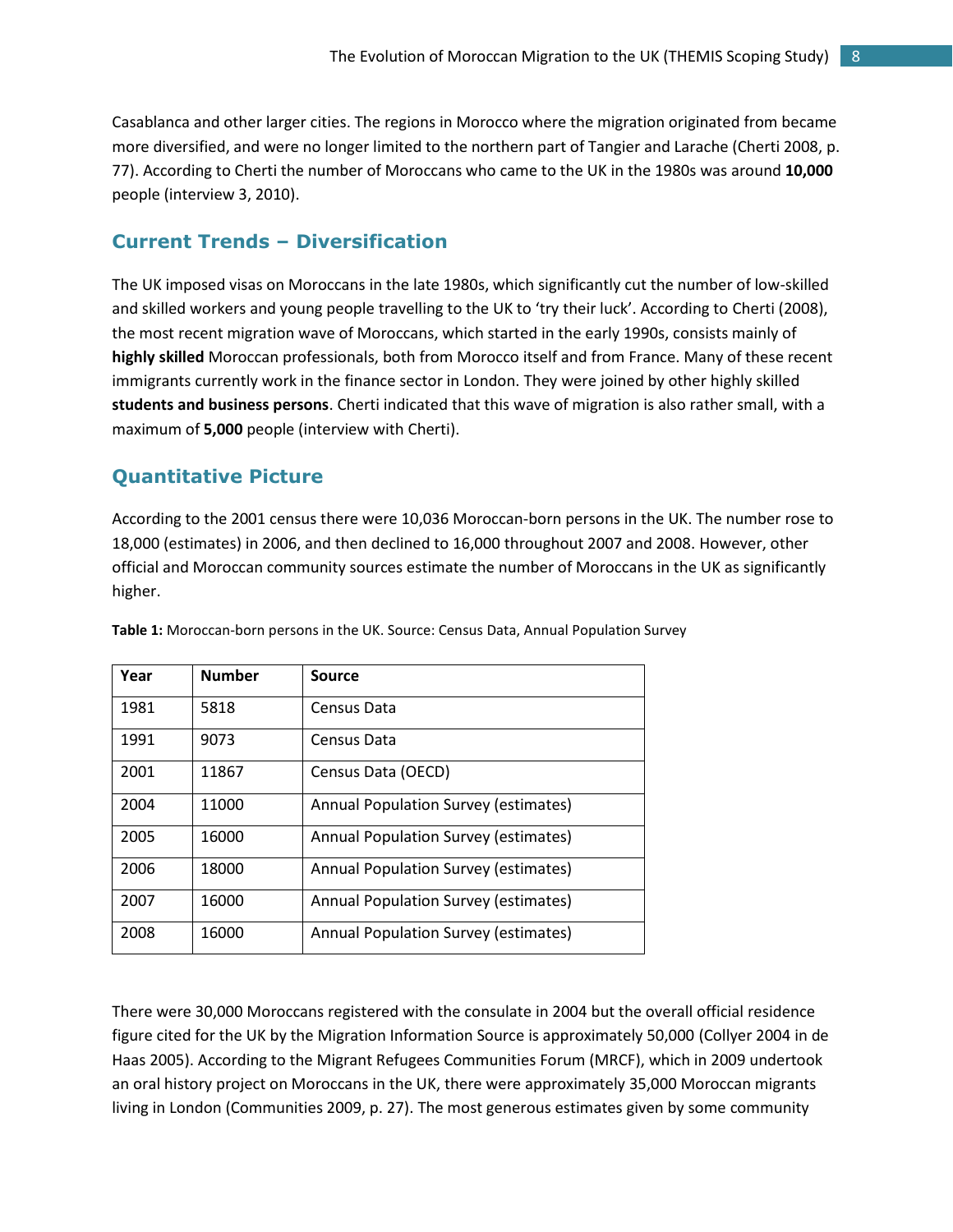workers and referred to in the Communities (2009) study estimate the number of Moroccan migrants in London as high as 100,000 (Communities 2009, p. 27).

The census 2001 data also gives an indication of the age structure of Moroccans in the UK. Persons aged between 30 and 44 constituted 51 per cent of the Moroccan population in the UK. Their age profile largely corresponds to that of the children of the primary Moroccan migrant workers from the 1960s, who arrived on the wave of family migration in the 1970s, and then married partners also born and brought up in Morocco, who then joined them in the UK. It could also comprise those workers and young professionals who arrived from Morocco in the 1980s, while in their twenties.

**Table 2:** Age structure of Moroccan-born persons in the UK. Source: Census 2001 (OECD)

| Age         | Number |
|-------------|--------|
| $0 - 14$    | 8      |
| $15 - 29$   | 1922   |
| $30 - 44$   | 6058   |
| 45–59       | 2988   |
| $60 - 69$   | 652    |
| 70 or older | 239    |

**Chart 2:** Age structure of Moroccan-born persons in the UK. Source: Census 2001 (OECD)

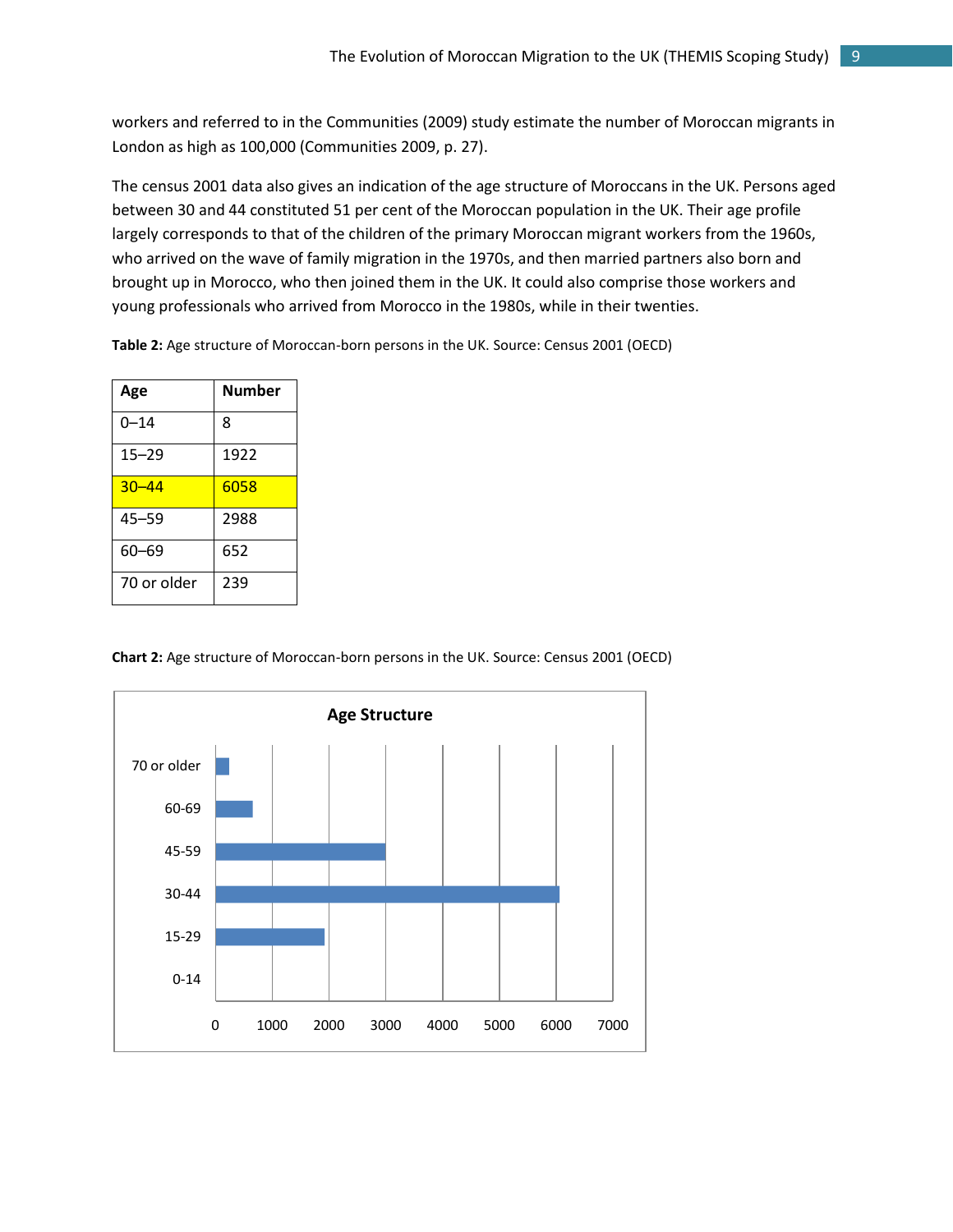As far as the gender ratio is concerned, Moroccan migration in 2001 tended to be dominated by males. They constituted 55 per cent of the Moroccan-born population in the UK.



**Chart 3:** Sex ratio of Moroccan-born persons in the UK. Source: Census 2001 (OECD)

As far as labour force status is concerned, the 2001 census revealed that the majority of Moroccans in the UK are employed (51 per cent), with 40 per cent economically inactive. The data again seem to correspond largely with the major wave of economic migration from Morocco, when migrants displayed the rather traditional division of labour in the family. Except for the cases presented by Cherti (2008), the dominant model of the family was that it was the men who provided for the family, with women staying at home and looking after the children (interview 3, 2010).



**Chart 4:** Labour force status of Moroccan-born persons in the UK. Source: Census 2001 (OECD)

The statistical picture reveals a lower employment rate among Moroccans aged between 16 and 74, as compared to the capital's average (66.6 per cent) (London Authority Data Management and Analysis Group 2005). As Cherti observes, there is however, a slight diversification of the employment sectors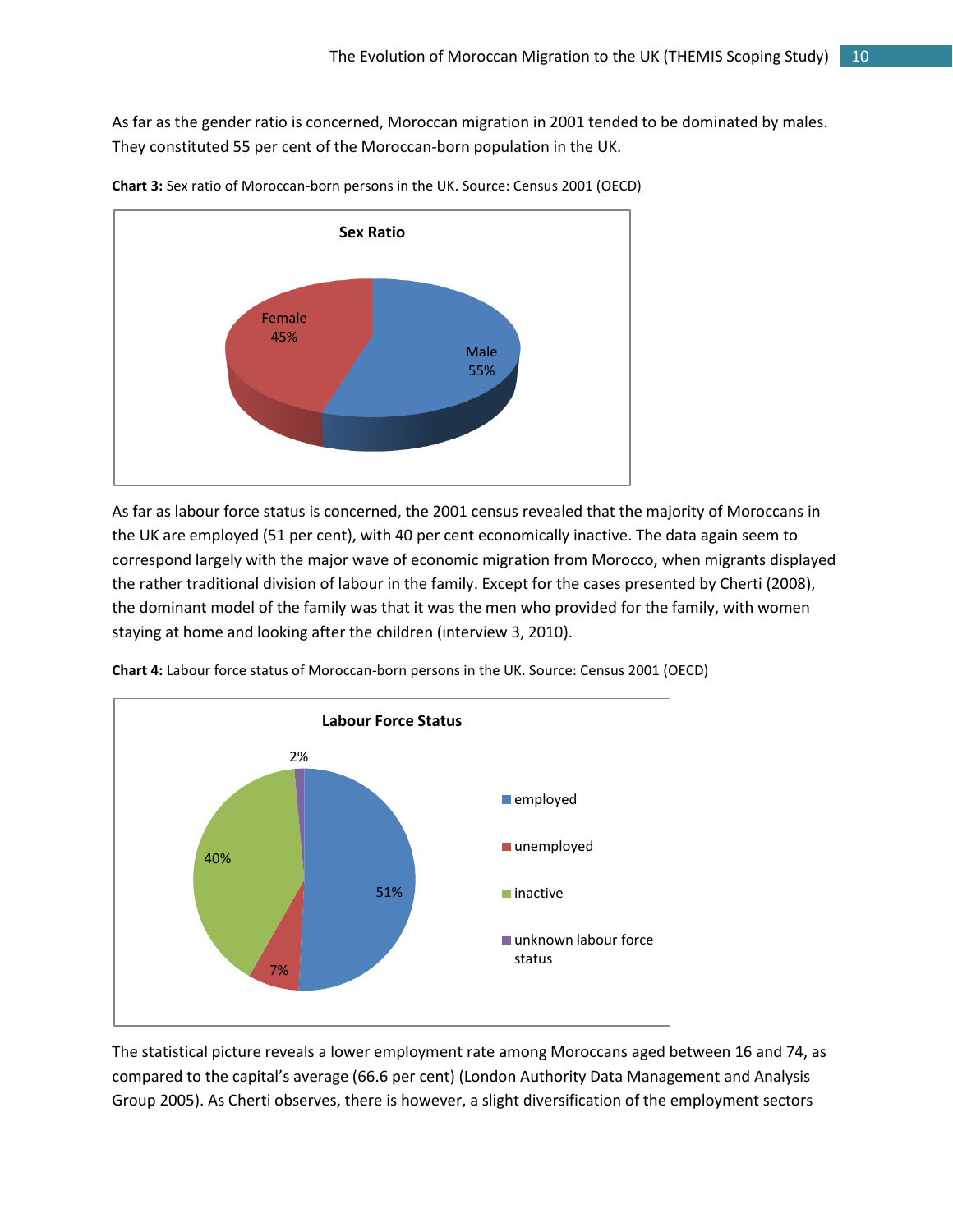partly due to the entry of the younger generation to the job market, and the subsequent migration of semi-skilled and skilled migrants from the 1980s onwards. The hotel and catering industries are still taking the lead with 23.7 per cent.

Since 1991, the UK Home Office has made 8,525 grants of settlement to Moroccan nationals. These figures have been relatively consistent apart from a small increase between 1998 and 2003 before returning to previous levels. British citizenship acquisition by Moroccans peaked in the second half of the 1980s (at 1500 per year), but has remained relatively stable since 1990, at approximately 600 awards per year (Communities 2009, p. 26).

**Chart 5:** Industry Percentage. Source: London Authority Data Management and Analysis Group 2005 (based on UK 2001 Census)



With regard to the THEMIS theoretical framework, despite the growing figures suggested by the statistical sources, the feeling given to us by our respondents and community workers is that the **traditional Moroccan community** in the UK is in decline, as 'nowadays it is very difficult for Moroccans to make it to the UK' (interview 2, 2010).

One of the interviewees, who came to the UK as a child and then married in Morocco, summarised the situation in the following way: '*Hardly anybody is coming now. There are these odd students, whom I see on the streets around Portobello Market, who came here to study, but actually to work, and they overstay their visas. Maybe they make up these numbers? We are joined by our families, my mother-in*law came to stay with us for couple of months. But she went back. This is it.' (interview 3, 2010).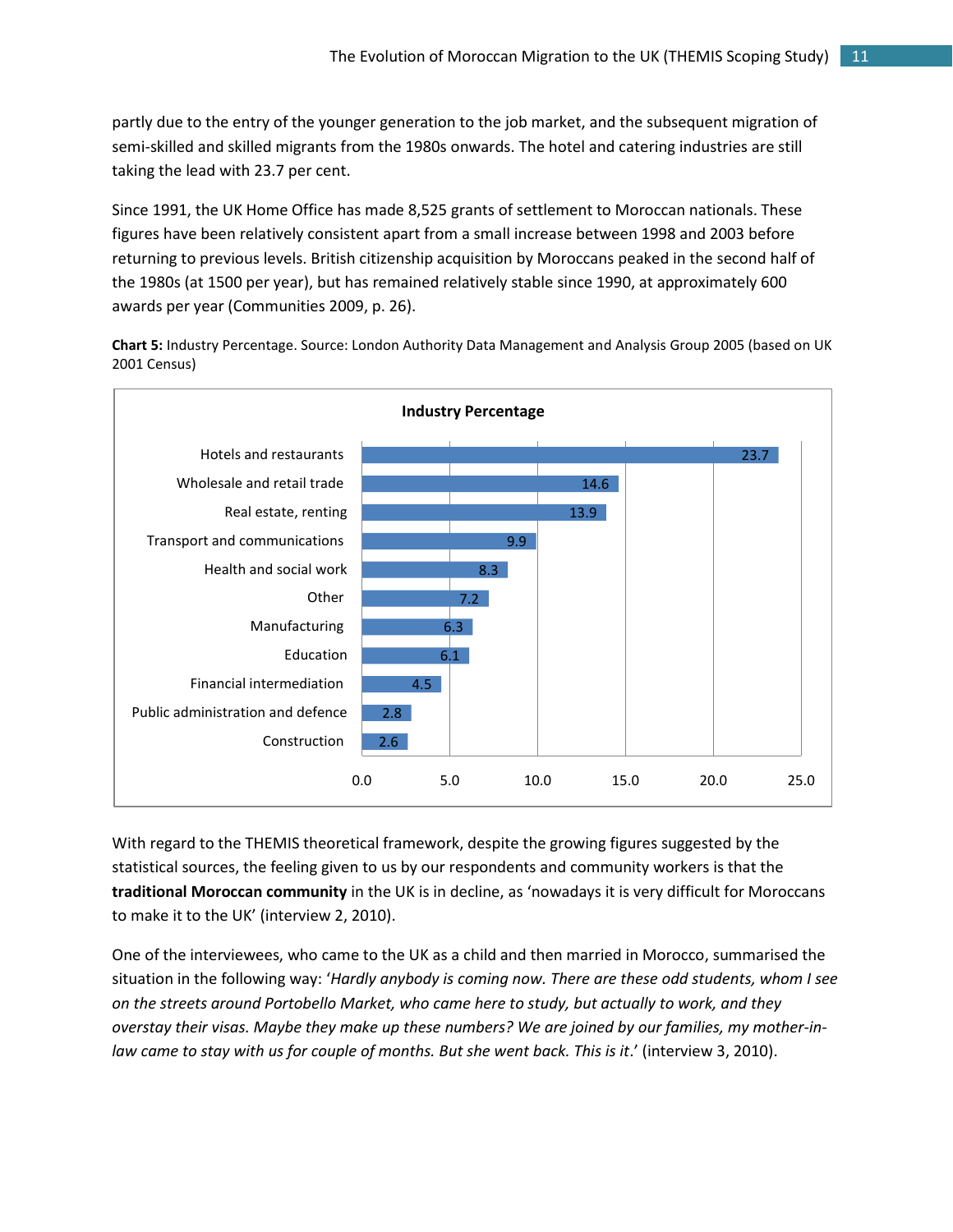This notable quote suggests that the **different waves of Moroccan migration are quite separate from each other**. This seems to confirm an observation made in other reports that migration as a process is time-bound. Mohamed $^1$  – representing the major wave of economic migrants and their children from the 1960s to the 1970s, and a prominent member of his community – openly says that the newcomers do not mingle with the 'old' people except perhaps occasionally in the mosques. However, it should be pointed out that his organisation (the Moroccan Community Welfare Group), oriented mostly towards the second and third generation of Moroccans in the UK (sporting events, Arabic lessons, an Arabic library and the occasional English lessons for the elderly), does not have much to offer to the newly arrived migrants in terms of practical assistance.

His generation, termed by Cherti as a 'self-contained community' (Cherti 2008), also seems not to pay very much attention to the arrival of highly skilled Moroccans and business persons, who started coming to the UK in large numbers in the 1990s. Perhaps the fact that the Moroccan community is internally divided is not all that surprising. The paths of the 'old' and 'new' Moroccan migrants in London do not necessarily cross with each other. While the latter commute to work to Canary Wharf, or Westminster, the 'traditional' Moroccan community does its daily shopping in the Portobello Market, visits the mosque in Ladbroke Grove or drinks coffee in one of the many Moroccan-owned cafes and restaurants in Golborne Road.

It is naïve to believe that any migrant group, once settled in a host country, will intuitively merge with other migrant groups from the same country of origin, overlooking their different class, religious, political, or other divisions. It could be concluded, based on the relatively recent migration history and Moroccan presence in the UK, that the internal dynamics within the community suggest that this is not a homogenous group. Despite the relatively small numbers there are nevertheless **many 'Moroccan communities'** in London with their own members and distinct organisations. Their presence is an indicator of the existence of a fairly visible community, willing to bring change and yet **separately** to address the distinctive needs of its various groups (Cherti 2008, p. 107).

# <span id="page-11-0"></span>**2. Policy Changes**

The pioneer Moroccans arrived in the UK when the **1905 Aliens Act, 1914 Aliens Restriction Act, and 1919 Aliens Restriction (Amendment) Act** (which later became Aliens Order 1953) were in place. Moroccans fell under these policies as they were aliens (in contrast to Commonwealth subjects) according to British immigration law of that time. These Acts provided a system of work permits for aliens seeking employment in the UK; registration with the police; and deportation for the public good.

 $\overline{\phantom{a}}$ 

<sup>&</sup>lt;sup>1</sup> Name Changed.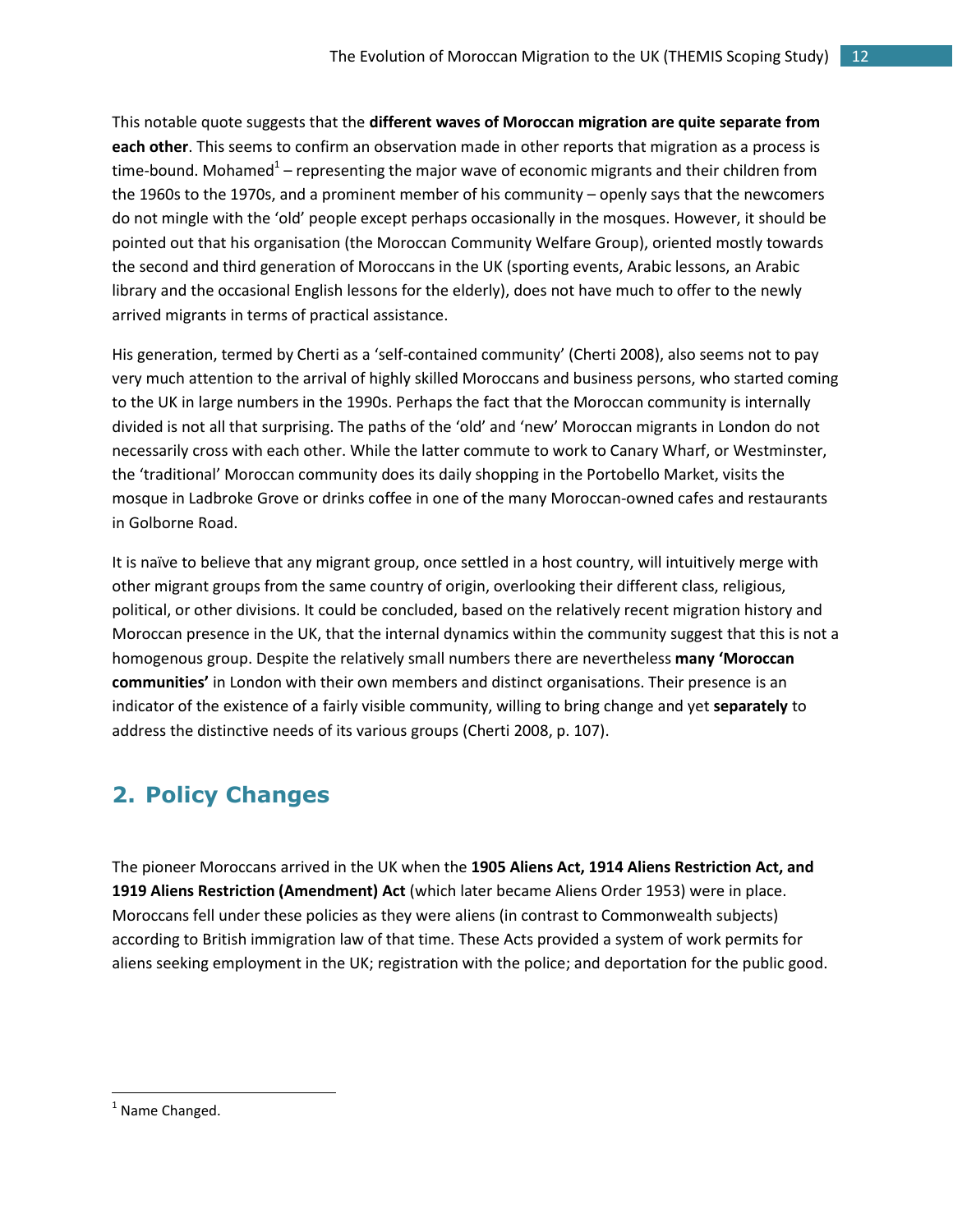#### <span id="page-12-0"></span>**1960s: Early Years Work Permit Scheme**

As a result of the 1905, 1914 and 1919 Acts, individual aliens seeking employment in Britain had to be in possession of a work permit, which was granted by the government to a named employer on a condition that no suitable British person was available to fill the vacancy. This requirement largely explains the operation of the migration industry in the major phase of Moroccan migration to the UK in the 1960s. Moroccans with no personal ties to Britain relied on the agencies to put them in touch with employers, who then – on their behalf – applied to the Home Office for work permits. The work permits were then – via the agency – sent to Moroccans, who could apply to their Ministry of Interior for the passport to be issued.

Moroccans arriving in the UK with a work permit had no right of settlement. They were allowed to settle only after four years of residency and documented employment. Their work permit was valid for one job only, so each time they changed job (within the four years) they employers had to apply for a new permit on their behalf with the Home Office. The Moroccans, as alien workers according to British immigration law, were also subject to the controls after entry; they had to register and report any change of address to the police.

Alien dependent spouses were allowed to enter the UK based on a proof of marriage to the permit holder. They had no right of settlement, and were admitted temporarily for the same period as the primary work-permit holders. As a result they could permanently settle in the UK after four years of residence. They had, however, no right to work. Like the primary work-permit holders they were subject to controls after entry; they had to register and report any change of address to the police.

Alien dependent children were admitted to the UK on the basis of proof of relationship to their parents. If they were under 18 years of age they were admitted for conditional settlement; if they were between 18 and 21 they were granted settlement after four years of conditional residence. They were subject to control after entry on the same conditions as their parents.

Other alien dependants (defined by law as parents over the age of sixty, and other 'distressed' relatives) were admitted to the UK on the basis of proof of relationship to the primary work-permit holders. They were allowed to settle if the head of the family was resident in the UK for four years or more. Again, like the head of the family, they were subject to the same controls after entry.

#### <span id="page-12-1"></span>**1970s and 1980s: Family Reunification as a Result of the 1971 Immigration Act?**

The change in the immigration law in 1971 (1971 Immigration Act) with regard to alien workers did **not bring any significant changes in the legal situation of Moroccan migrants**. They were still only admitted to the UK on the basis of having a work permit which allowed them to work for a named employer (on condition that no suitable British person was available to fill the vacancy). Their work permit was valid for one job only, therefore each time they changed their employment they had to ask their employers to apply for a new work permit on their behalf. They had no right of settlement, but might have been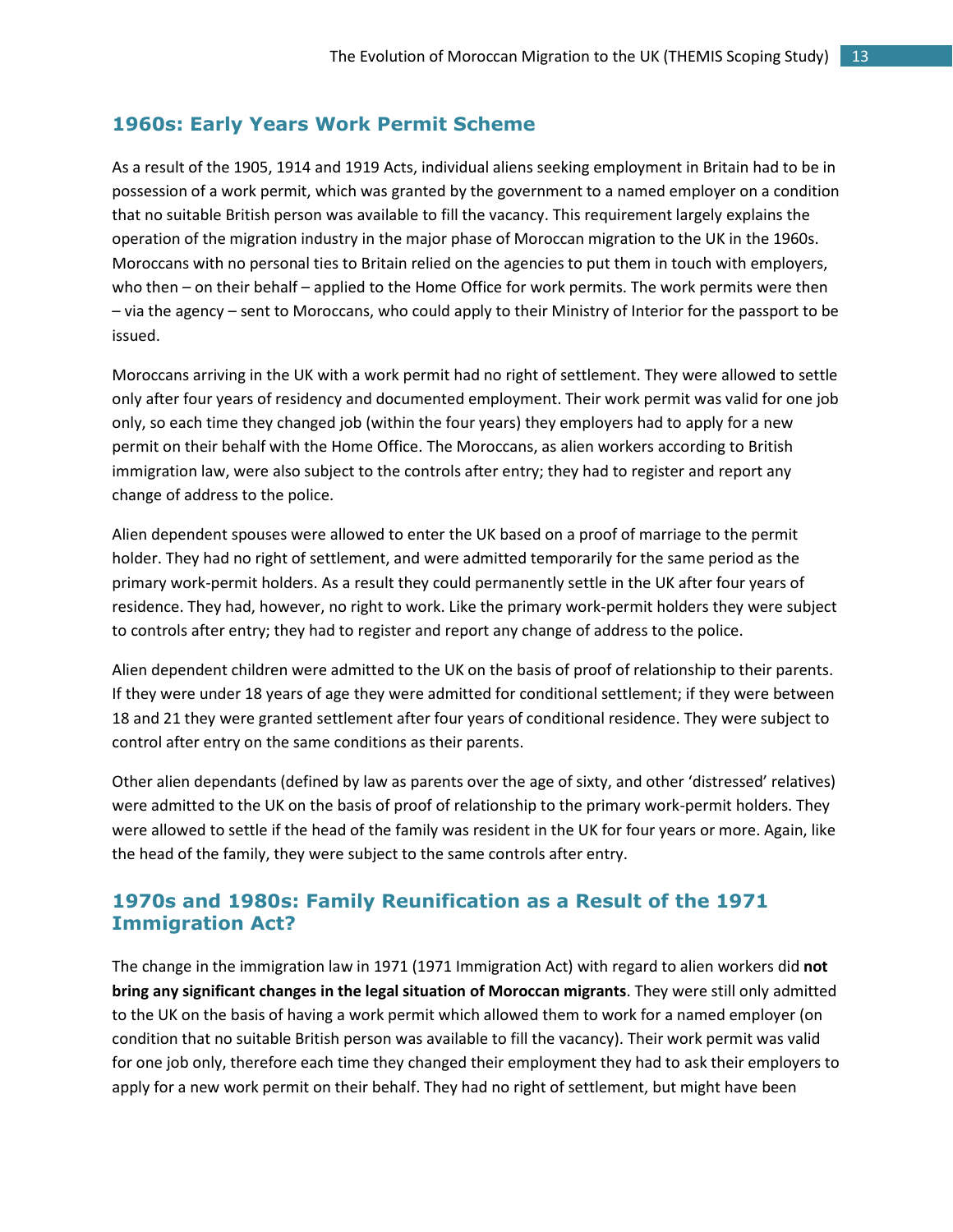allowed to settle after four years. The controls after entry stayed the same with regard to primary workpermit holders: they had to register with the police and report any change of address.

Where the 1971 Immigration Act brought significant changes was **with regard to the admission of dependants – spouses, children and other dependants**. The conditions under which alien workers could bring their dependants with them to the UK **became harsher**. Somewhat surprisingly, Cherti (2008) and others observed that a large-scale family reunion took place in the 1970s, with wives, husbands and children joining the primary applicants. An interesting question to ask is why this happened, especially in the light of the **stricter conditions of admission and entry** for dependants which resulted from the 1971 Immigration Act.

In order to be admitted into the UK, alien dependent spouses, children and other dependants had now to be able to prove not only their relationship to the primary work-permit holder, but also that the latter **was able to support them without access to public funds (the welfare benefit system).**

In addition, alien dependent children had no rights of settlement; conditional residence might have been granted to children up to the age of 18 if they were joining both parents. Those between 18 and 21 were given conditional residence (at the discretion of the Home Office) only in exceptional circumstances. As a result, this rule in practice lowered the age of children who might have been allowed to join their parents from 21 to 18.

The 1971 Act also introduced serious limitations in the admittance of other alien dependants (particularly the parents of the primary work-permit holders). They were not admitted to the UK until the head of the family gained full settlement rights (after four years of residency on the basis of a work permit). The UK government therefore significantly limited the period when the alien worker might have been allowed to be joined by his or her elderly parents. Upon admission, however, the parents were no longer subject to any controls after entry due to the legal status (settlement) of the head of the family.

An in-depth analysis of the British immigration policy that was put in place after 1971 significantly challenges assumptions that family reunification (which became an inseparable part of the trends and patterns of Moroccan migration to the UK in the 1970s and 1980s) was a direct result of this policy. The 1971 Act did not make it easier for the primary work-permit holders to bring dependants with them; if anything it made it more difficult. They now had to prove to the Home Office that they would be able to support their families coming from Morocco without recourse to public funds.

Moreover, the immigration policy towards the alien workers themselves did not change.<sup>2</sup> Bringing families over, as a response to the tightening of immigration controls for the main category of migrants (migrant workers), is therefore difficult to explain (if the sole focus is on the British immigration policy perspective). An analysis of British immigration policy reveals that it was not more difficult for primary migrant workers to come to work in the UK in the 1970s, nor for a large part of the 1980s.

l

 $2$  This would explain the occurrence of the second major wave of economic migration from Morocco to the UK (London) in the early 1980s (cf. Cherti 2008).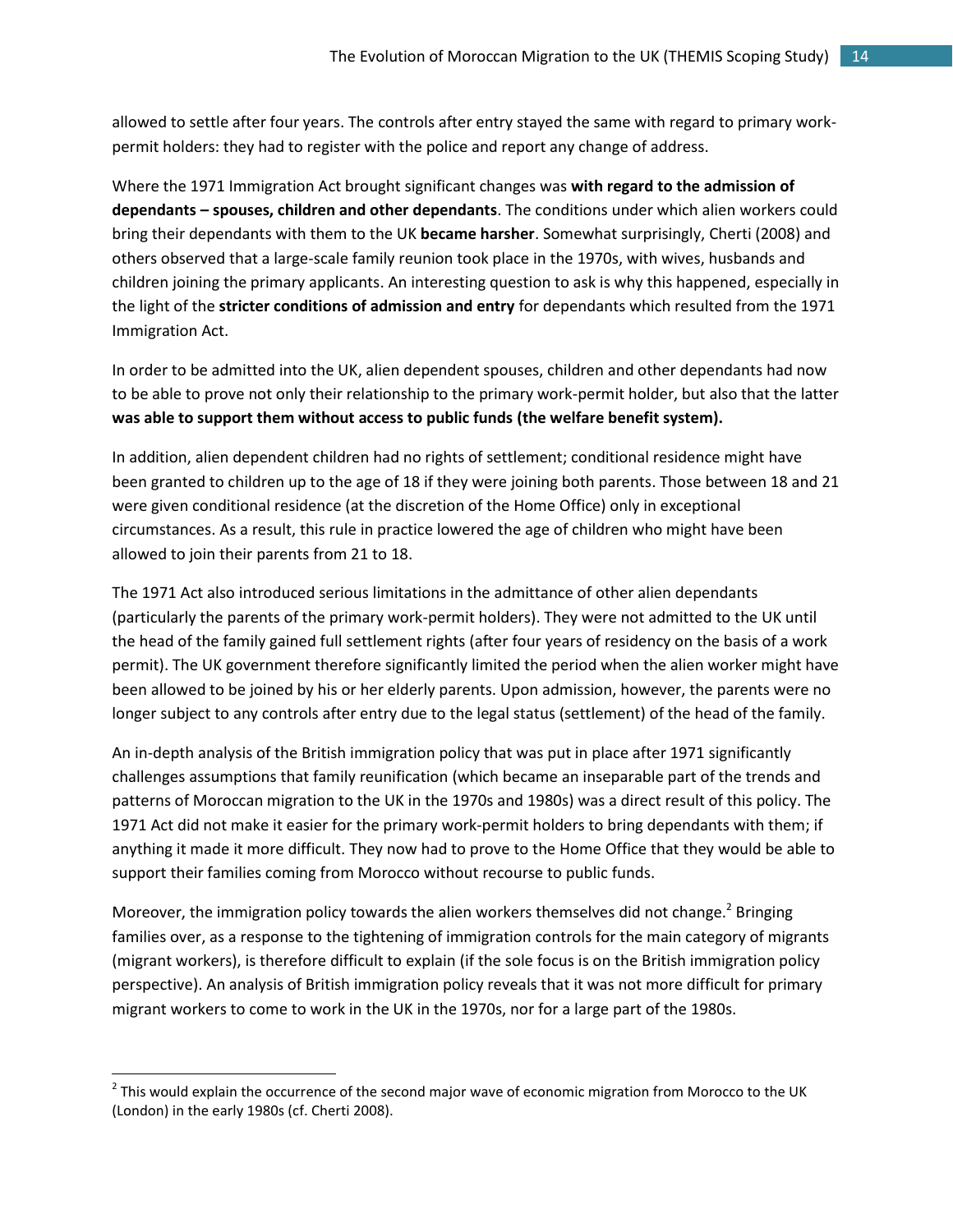Significant restrictions regarding the admission of migrant workers from Morocco were introduced in the UK only in the late 1980s, when a visa system was put in place (interview 5, 2010). Before this, Moroccans could have entered the UK on the basis of their valid passport. From the mid 1980s they started requiring a visa and entry clearance.

As a result, from the mid 1980s it became more and more difficult for Moroccans to come to work in the UK. As the work-permit conduits became severely limited, it would be reasonable to suggest that more family migration followed. Rational choice theorists and economists would argue that when one channel for migration becomes closed, people tend to turn to other available channels.

This is not however the picture we get from qualitative studies on the trends and patterns of Moroccan migration to the UK. As observed in Section 1, Cherti and others reveal that the limited migration of Moroccans in the 1990s primarily encompassed highly skilled professionals from Morocco and France, joined by students and other business persons.

### <span id="page-14-0"></span>**1990s and 2000s: Managed Migration Approach and Points-Based System**

With regard to immigrants from Morocco, the last three immigration acts – the 1999 Immigration and Asylum Act, the 2002 Nationality, Immigration and Asylum Act and the 2006 Immigration and Nationality Act – present a compilation of different measures, but have at their heart four main themes:

- a) tidying up measures
- b) removing and restricting rights of appeal (in an event of denial of entry)
- c) creating a new system of employer sanctions to stop illegal working by migrants
- d) monitoring, surveillance, and more co-ordinated policing of migrants old and new on the basis of seeking out crime, people smuggling and terrorism, and collecting vast new databases on all third-country nationals (i.e. those who are not British or European Economic Area citizens) (Macdonald 2010).

In practical terms under the Labour Government (1997–2010) the changes in the immigration policy resulted in:

- 1) **tightening of immigration controls**
- 2) **selective admission focused solely on highly skilled migrants and migrants with skills that are in deficit in the UK**
- 3) severe **limitations in legal channels of entry for low-skilled** migrants from outside the European Economic Area (EEA)
- 4) access to the labour market by students limited to 20 hours per week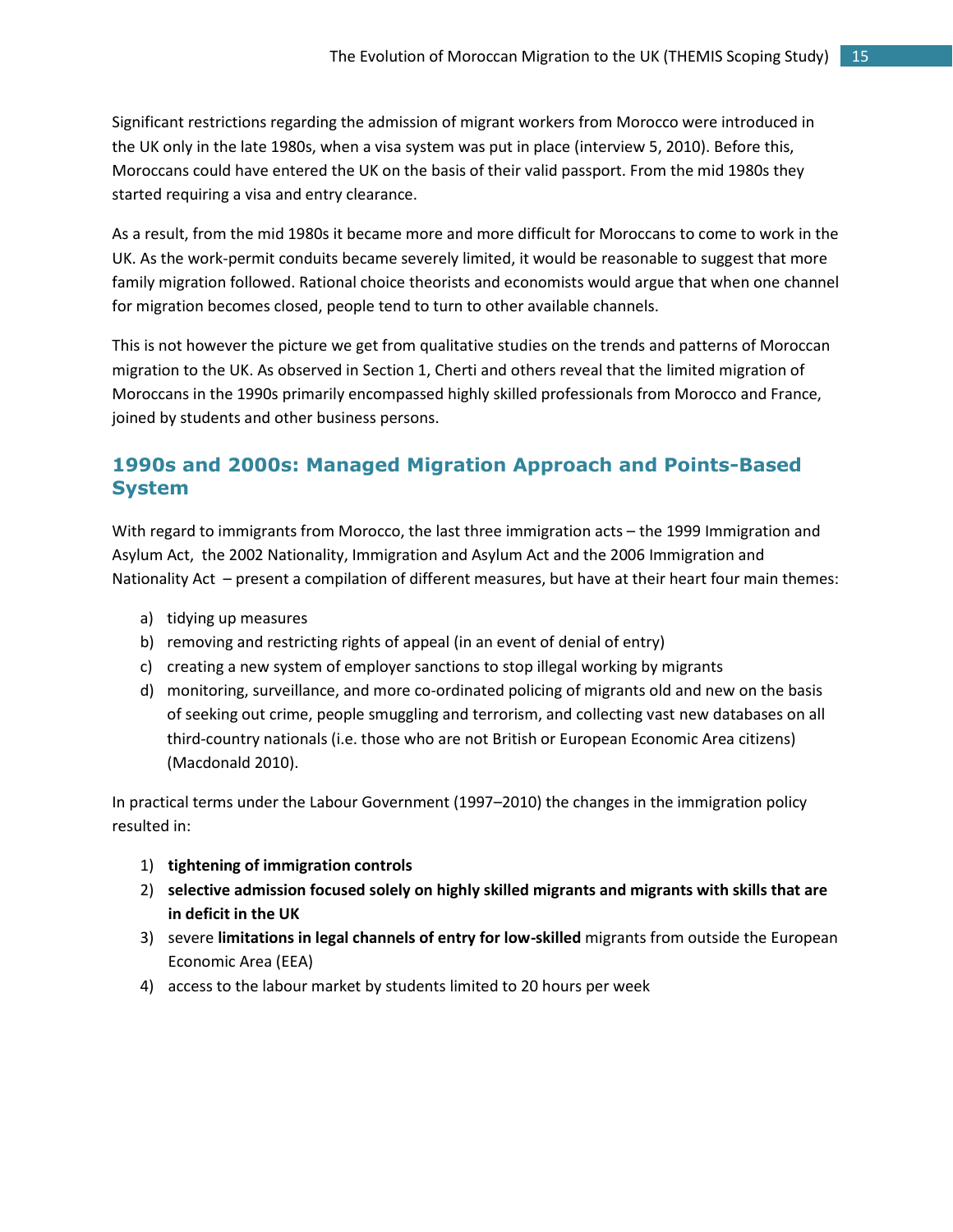5) **unlimited access** to the labour market by spouses of primary workers (usually admitted under the work permit or Highly Skilled Migrant Programme [HSMP] scheme, since June 2008 – Tier 1 and Tier 2). $3$ 

These changes undoubtedly had their impact on the changing character and profile of migration from Morocco to the UK. The tightening of immigration controls resulted in fewer visa applications being accepted for processing (and many migrants in possession of a visa actually being turned back at the airports – anecdotal evidence, interview 2, 2010).

These changes reflected a broader turn in EU migration policy with the decision at the European Council in Tampere, 1999, to develop a common EU migration and asylum policy. In its communication on a Community Immigration Policy (COM (2000) 757) of November 2000, the European Commission explicitly proposed abandoning the zero immigration policies of the past 30 years. Instead, new immigration policies would be devised with which to better regulate migration through orderly and regular channels that were themselves responsive to labour market needs, reflecting the realities of a labour market demand for immigrant workers, continuing migration pressures from the developing world, and demographic trends in European countries, particularly declining birth rates and ageing populations (Pellegrino 2004, p. 8).

The profile of newcomers has changed, from the large pool of low-skilled manual workers – dominant among the Moroccan migrant workers arriving in the UK in the 1960s – towards fewer, 'carefully selected' yet highly skilled professionals and students entering in the 1990s and 2000s. Highly skilled migrants continued to bring their spouses with them due to no restrictions in their access to the labour market. Students were allowed to bring their spouses and dependants with them (if they were studying in the UK for more than six months), provided that they were able support themselves financially for the entire length of their stay without needing help from state benefits (also known as public funds) (UKBA 2010).

The limitations in channels of legal entry for low-skilled workers from Morocco resulted in some of them resorting to coming to the UK as students, but then overstaying their visas and finding work in the lowskilled, low-wage labour market sectors in London (services, catering, construction industry). The evidence of these practices stems from the interviews and was not confirmed in any written sources on Moroccan migration to the UK (interviews 4, 5, 2010).

# <span id="page-15-0"></span>**3. Institutions**

 $\overline{a}$ 

Despite the relatively long-term presence of Moroccans in the UK (the major wave took place in the 1960s), the most significant community organisations and institutions which we encountered during the

 $3$  A broad overview of those was presented in the THEMIS Scoping Study Report on Ukraine. They are of course also applicable with regard to any future migration from Morocco. Therefore, in order not to duplicate the analysis, this section refers the reader to the respective sections of the Ukrainian report, 'The Evolution of Ukrainian Migration to the UK' (2011).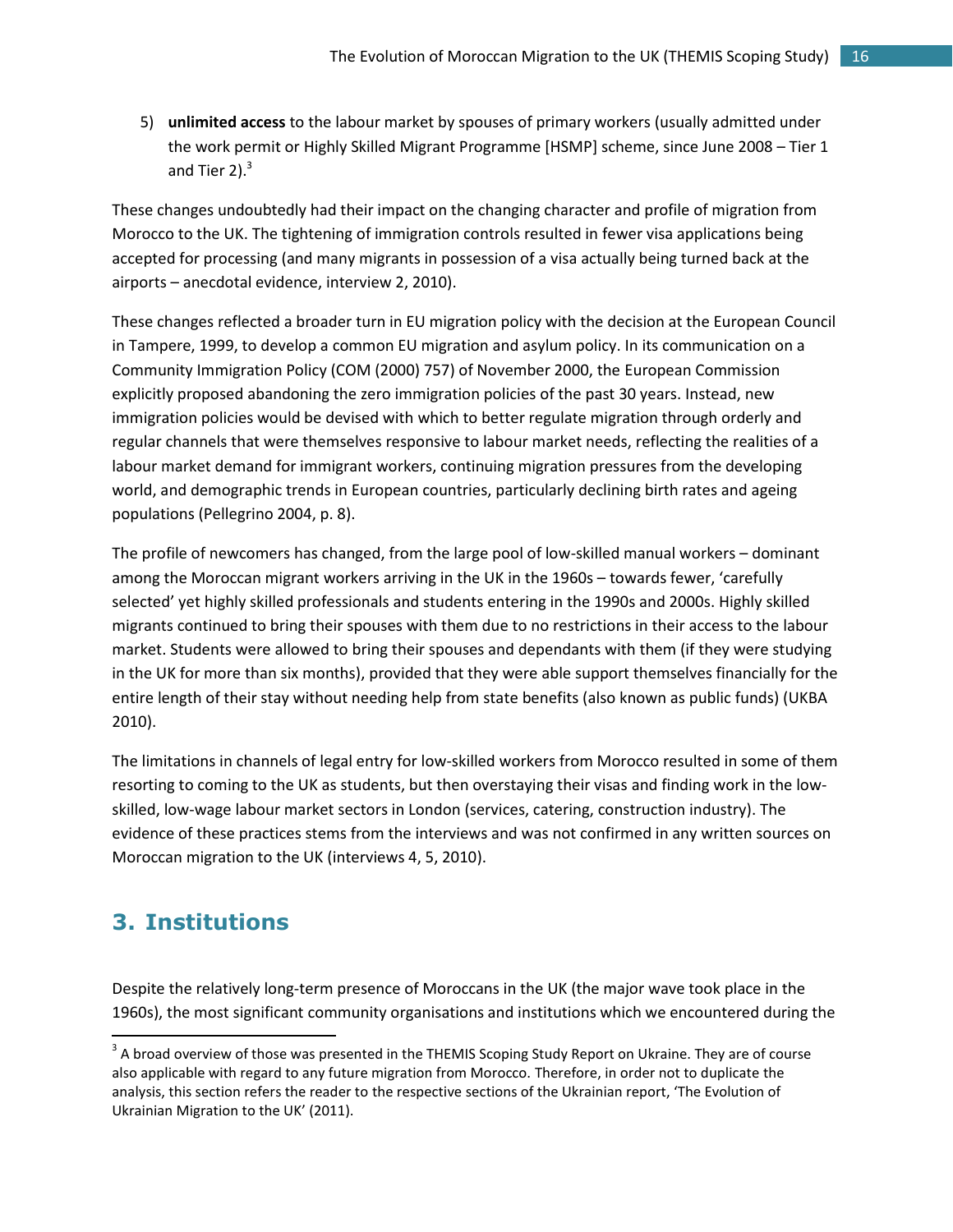scoping study date from the 1980s, and were established not by Moroccan migrants, but by secondgeneration Moroccans in the UK. As Ahmed, a community worker from Ladbroke Grove, explains: '*Our parents did not have ideas of establishing organisations. They were too busy providing for their families.'* (interview 2010). When he arrived in the UK during the family reunification phase in the early 1970s there were not many Moroccan organisations which he and his friends could join.

A network of *Widadias* – organisations linked with the Moroccan Consulate – existed before 1982 (they started around 1969 – interview 2, 2010). However, at that time *Widadias* were not particularly active, nor are they remembered as providing much welfare support to the first generation of Moroccan migrants (interviews with community workers, 2010). The *Widadia* was a place where young people socialised once a week, usually on Saturdays. *Widadias* organised sporting activities for Moroccan children: '*We were mostly playing football there.*' (interview 2, 2010).

Although the **British Moroccan Society** has existed since 1975, it was always more of an exclusive association that primarily consisted of diplomats and people connected to the Moroccan Consulate and Embassy. This is how it is still perceived among Moroccans, which makes it difficult to popularise its events among the settled Moroccan community. The organisation could best be described as an international charity. The British Moroccan Society aims to raise awareness and knowledge of Morocco in the UK. In the area of collective remittances and development work it financially supports many Moroccan charities back in Morocco. It aims to establish ten learning centres in various areas of Morocco, in the Toubkal region, Tafraoute, Ait bouguemez and others, with facilities to accommodate a library and a multi-purpose room. The libraries will provide books in Arabic, French and English, as well as computers. The project involves the training and employment of local young people, who would be responsible for the upkeep of the books and equipment and for popularising the educational programmes among the wider population. The first centre was opened in June 2010 in Talatast village (60km from Marrakech) (British Moroccan Society website[, www.britishmoroccansociety.org](http://www.britishmoroccansociety.org/) ).

The majority of the institutions which are currently important for the London Moroccan community were established throughout the 1980s and 1990s. **Al-Manaar mosque** has been cited as a place where young people, women and men are able to meet and discuss their problems in a supportive environment. The mosque (also known as the Muslim Cultural Heritage Centre, and opened by Prince Charles) provides the Muslim and wider community with a focal point for a range of spiritual, social, cultural, economic, educational and training activities (Communities 2009, p. 48). It has played a role in enabling the civic engagement of young people.

During the 1980s, there was increasing awareness of issues concerning young people and underachieving Moroccan children. This awareness led to the establishment of two youth organisations, the **Al Noor Youth Association** and the **Moroccan Community Welfare Group** (MCWG), which secured funding from various sources and have made a significant impact on the community (Communities 2009, p. 48). MCWG is a user-led voluntary organisation and offers a range of services for the Moroccan and wider Arabic-speaking community in the Kensington and Chelsea area and has a specific focus on Moroccan youth, in particular organising events and trips.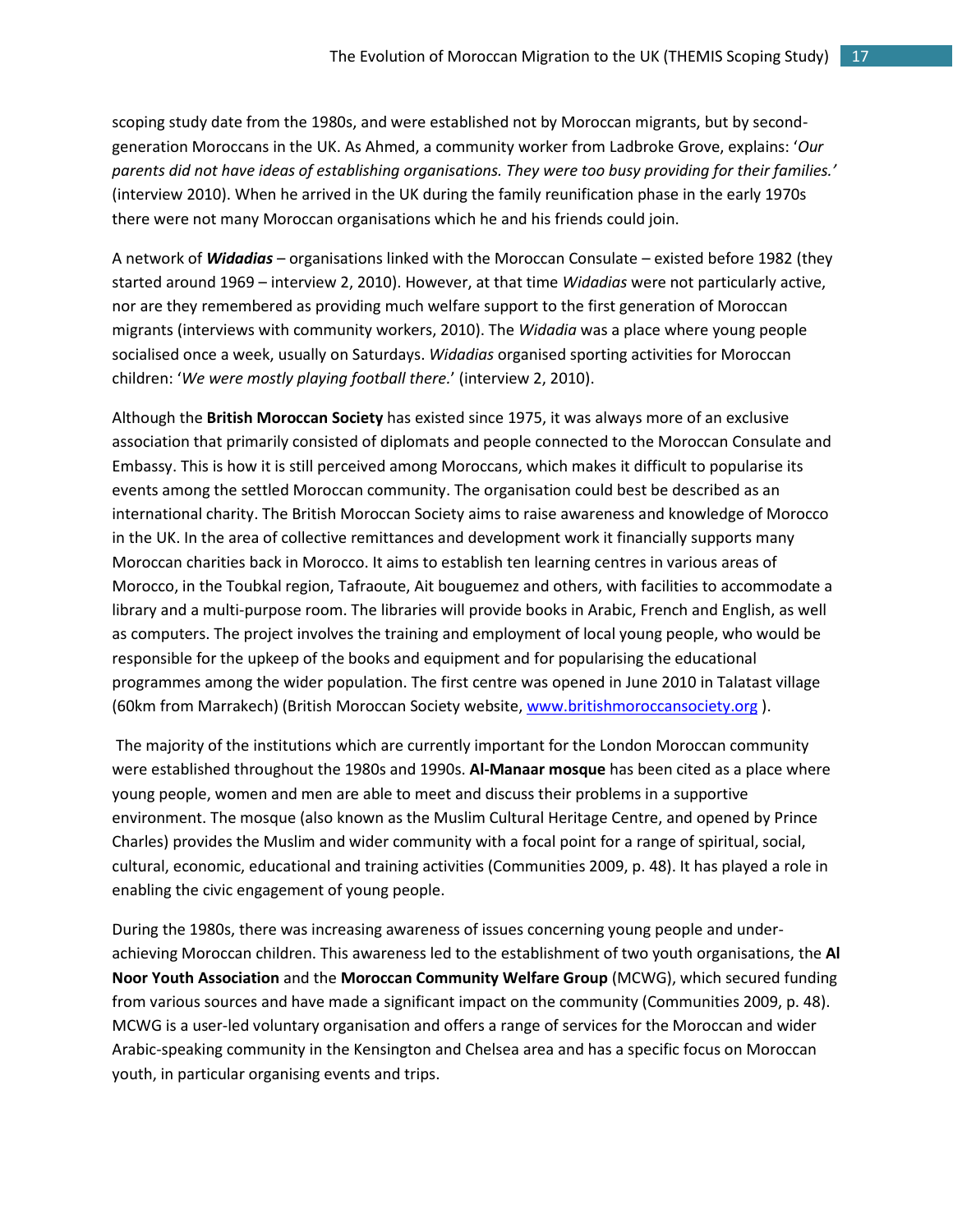The **MCWG Youth Activity Centre** has been running since January 1995. Its main objective is to provide young Moroccans and Arabic-speakers with a positive environment, various educational activities, and courses and recreational activities for character building. The Centre also provides informal and sports activities to enhance young people's personal development, and focuses on discouraging anti-social behaviour and providing culturally appropriate and accessible youth work. It provides accredited IT courses for 14–21-year-olds to give them essential skills recognised by employers. In 2002, a purposebuilt study library room was set up, consisting of literature relevant to the National Curriculum and academic subjects; Arabic books and religious literature; as well as internet facilities. The MCWG also runs English classes for elderly members of the Moroccan community.

In the reporting year of 2009/2010 the Al-Hasaniya Moroccan Women's Centre celebrated its 25<sup>th</sup> anniversary. It is a grassroots organisation that provides advice and assistance for Moroccan and Arabicspeaking women and their families concerning benefits, housing, homelessness, domestic violence, education, health, and mental health. The organisation also runs social and cultural activities (e.g. lunch club) and offers English and Arabic classes, as well as specialist activities for young people and the elderly (Communities 2009, p. 49). The Centre aims at providing referral advice and information to enable clients to access mainstream services. Most users are residents in Kensington and Chelsea and Westminster but the organisation also serves women and families from other areas. The organisation accepts self-referrals and referrals from other voluntary and statutory agencies.

### <span id="page-17-0"></span>**4. Remittances**

| Year           | 1970  | 1972  | 1973  | 1974  | 1975  | 1976  | 1977  | 1978  | 1979  | 1980  |
|----------------|-------|-------|-------|-------|-------|-------|-------|-------|-------|-------|
| <b>Morocco</b> |       |       |       |       | 533   | 547   | 590   | 763   | 948   | 1,054 |
| Year           | 1981  | 1982  | 1983  | 1984  | 1985  | 1986  | 1987  | 1988  | 1989  | 1990  |
| <b>Morocco</b> | 1,014 | 850   | 917   | 874   | 973   | 1,400 | 1,589 | 1,305 | 1,337 | 2,006 |
| Year           | 1991  | 1992  | 1993  | 1994  | 1995  | 1996  | 1997  | 1998  | 1999  | 2000  |
| <b>Morocco</b> | 1,990 | 2,170 | 1,959 | 1,827 | 1,970 | 2,165 | 1,893 | 2,011 | 1,938 | 2,161 |
| Year           | 2001  | 2002  | 2003  | 2004  | 2005  | 2006  | 2007  | 2008  | 2009  | 2010  |
| <b>Morocco</b> | 3,261 | 2,877 | 3,614 | 4,221 | 4,590 | 5,451 | 6,730 | 6,895 | 6,264 |       |

**Table 3:** Remittance inflows US \$ (millions). Source: World Bank (2009)

For Morocco the data on remittance inflows exists since 1975. The data gathered by the World Bank only capture remittances sent through *formal* channels such as banks and money transfer operators. Currently, no uniform and authoritative historical data on informal flows exist. Given the widespread use of informal remittance channels in many countries, the remittance data presented should be regarded as underestimates of the total flows.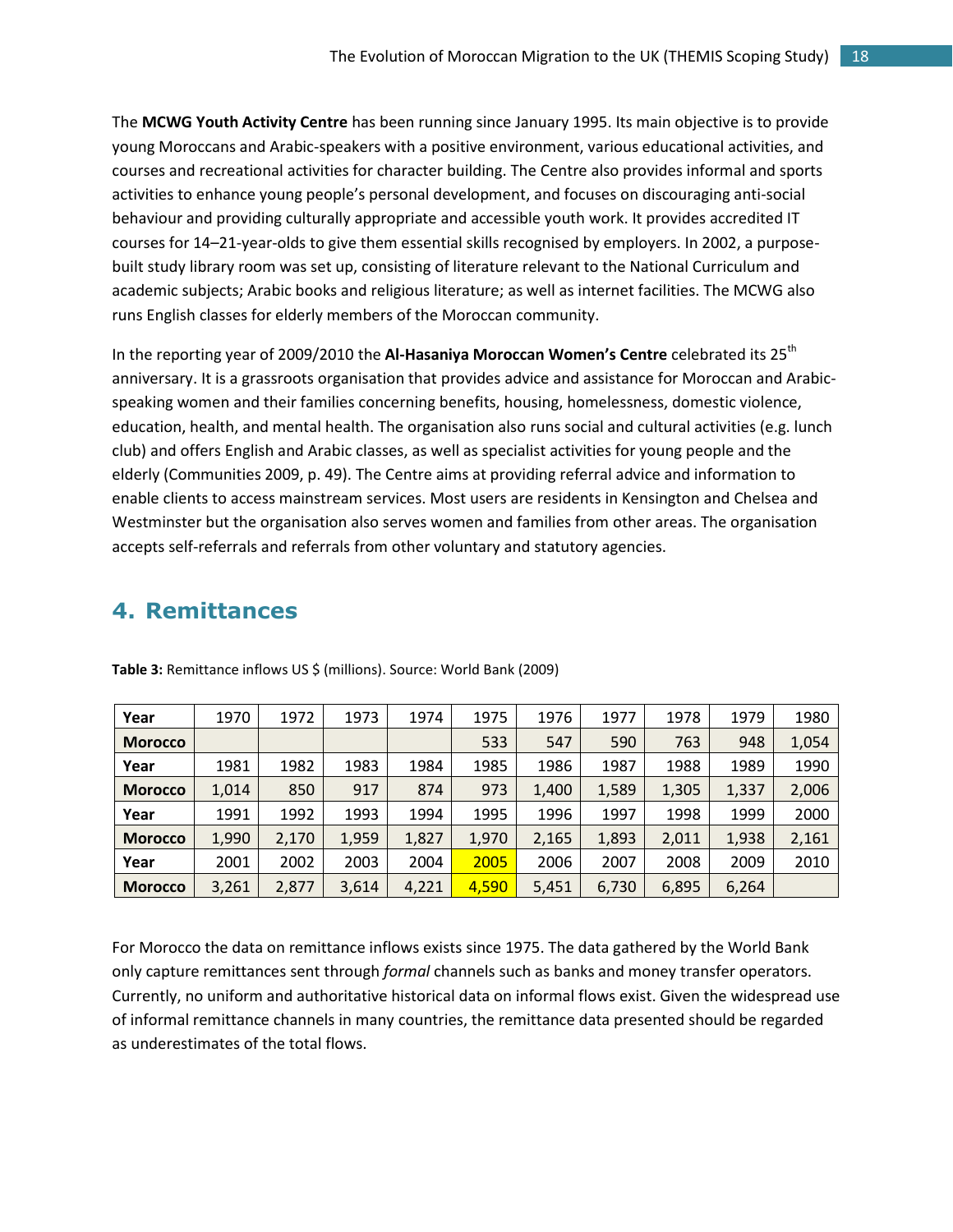There was a steady rise in remittances coming to Morocco throughout the 1990s. The most significant rise took place in the early 2000s and continued up to 2008. The most recent dip could be explained by the last World Recession (2008–2009).

It is very difficult to find longitudinal, bilateral information on how much of Morocco's remittance inflows is actually contributed by Moroccan migrants in the UK. The World Bank bilateral remittance estimates (see Table 4) using Migrant Stocks, Host Country Incomes, and Origin Country Incomes<sup>4</sup> (in millions of US\$) revealed that **in 2005** Morocco received from the UK remittances for the amount of \$28m, which would constitute only 0.6 per cent of all the remittance inflows in 2005. This made the UK the tenth largest remittance sender to Morocco in 2005. According to World Bank remittance estimates for 2005, the largest amount of remittances was sent from France (\$1,523m), Spain (\$1,171m), Italy (\$527m), Israel (\$332m), the Netherlands (\$315m), Germany (\$214m), Belgium (\$151m), the USA (\$97m), and Canada (\$53m).



**Chart 5:** Remittance inflows in US\$ millions. Source: World Bank (2009).

 $\overline{\phantom{a}}$ 

**Table 4:** Bilateral remittance estimates using Migrant Stocks, Host Country Incomes, and Origin Country Incomes (US\$ millions), Top 10 Remittance Sending Countries. Source: World Bank 2005.

<sup>&</sup>lt;sup>4</sup> These data are estimated using assumptions and arguments as explained in Ratha and Shaw (2006) 'South–South Migration and Remittances', Development Prospects Group, World Bank (www.worldbank.org/prospects/migrationandremittances).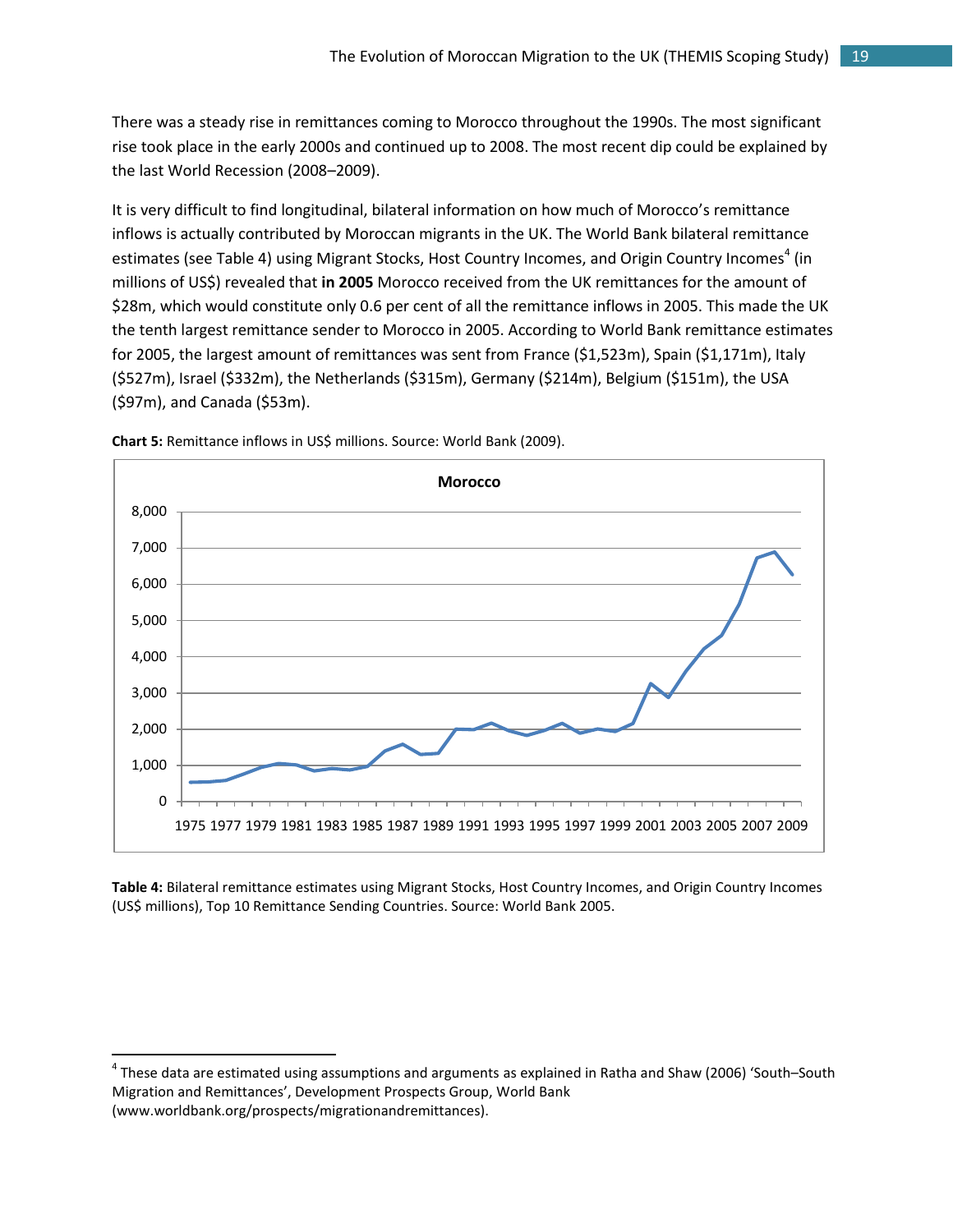| <b>Country Sending Remittances</b> | <b>Country Receiving Remittances - Morocco</b> |
|------------------------------------|------------------------------------------------|
| France                             | 1,523                                          |
| Spain                              | 1,171                                          |
| Italy                              | 527                                            |
| Israel                             | 332                                            |
| <b>Netherlands</b>                 | 315                                            |
| Germany                            | 214                                            |
| Belgium                            | 151                                            |
| <b>USA</b>                         | 97                                             |
| Canada                             | 53                                             |
| <b>UK</b>                          | 28                                             |

# <span id="page-19-0"></span>**5. Individual Migration Histories – Trends and Patterns**

Souad Talsi, born in Oujda, Morocco is a founding member of Al-Hasaniya Moroccan Women's Centre, a civil-society activist and member of the London Council on minority groups. She is on the board of the Advisory Council for Ethnic Minorities. In 2010 she was named member of the Order of the British Empire (MBE) in recognition for her services to the Moroccan community in London.

Souad arrived in the UK as a girl in the late 1960s. Her father came to the UK for work; she and her mother joined him a few years later. Souad grew up in London. When her friends, who like Souad came to the UK to join their parents, reached the age of sixteen, the main priority of their parents was to get them married. Due to subsequent family migration the community grew bigger and the area changed a lot: '*You have certainly heard about Julia Roberts' Notting Hill. Well, it is not just a movie, but a place where our Moroccan community have settled for more than four decades. Taza Snack, Bab Marrakech, Casablanca Halal Meat Butchers, L'Etoile de Sousse Patisserie. Such names make you feel you are in one of Casablanca's neighbourhoods. This is not Morocco but Golborne Road, North Kensington, London W10*.' (interview 2010).

Unlike her friends who got married at a young age, brought their spouses from Morocco and devoted themselves to family life, Souad focused on her education and training. She started working as an immigration adviser at the local Citizens' Advice Bureau. Due to her fluency in Arabic, she was particularly involved in helping women and men from the Arabic-speaking communities. However, she felt that to a certain extent the structures of the Citizens' Advice Bureau were not fully meeting the needs of the community.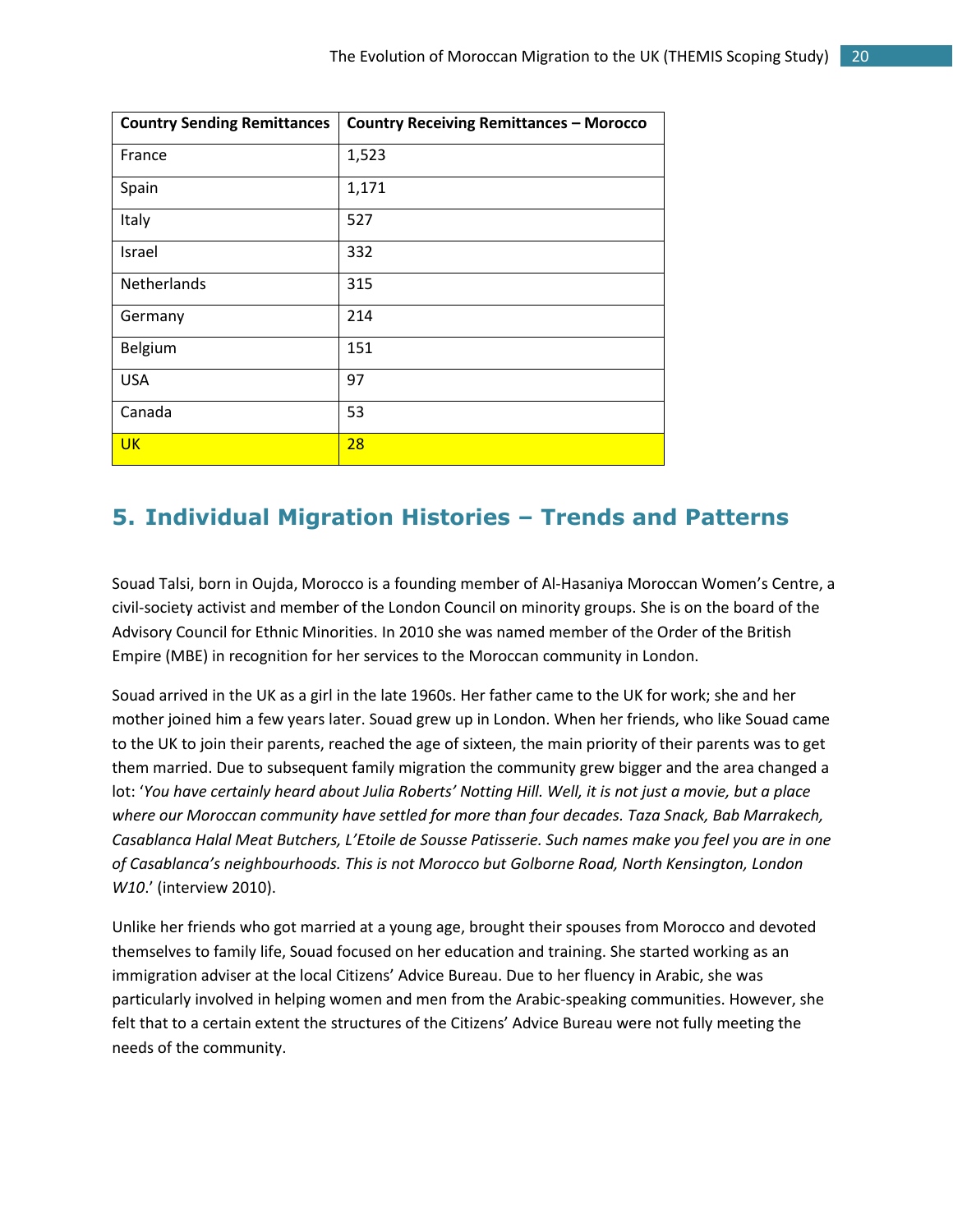In response to this gap she founded Al-Hasaniya Moroccan Women's Centre, which was designed to help the local community in terms of its relations with local authorities, central administration and support services, and in terms of its integration as a minority within the body of London. She claimed in an interview with the *Morocco Times* that the number of success stories is very sporadic and is greatly outnumbered by the failures.

One of the great successes is undoubtedly the documentary produced by Al-Hasaniya detailing the lives of three Moroccan women who migrated to Britain in the 1980s. They came from completely different social backgrounds, yet shared a common history of early Moroccan female migration to the UK. This documentary was produced to '*pay homage to all those women who came before us and ventured into the unknown as the ultimate sacrifice to support their loved ones. It is a true testimony of their courage, unbroken spirit, self denial and utter determination*' (Al-Hasaniya 2010). The documentary is an important addition to this report. It was uploaded on SharePoint for partners to watch.

#### <span id="page-20-0"></span>**Where To? – Where From?**

It has already been noted that the major wave of Moroccans who came to the UK in the 1960s came from 'Jbala' of northern Morocco, which used to be under Spanish occupation: from Larache, Azilla, Melilla and from the nearby villages. Many of them also came from Tangier, which till 1956 was administered by 14 powers, and was known for its international links: '*The migration to England started because of the proximity of Gibraltar, the British post in the south of Spain. This is the link.*' (interview 3, 2010). According to most recent report on the emigration from Morocco (Berriane et al. 2010), Gibraltar has absorbed the largest flow of workers from the region of Tangier after the withdrawal of Spanish workers in the British colony.

In the 1970s and 1980s the emigration from Morocco was no longer limited to its northern territories, but also included cities like Meknes, Oujuda, Fez and Casablanca (and the nearby villages).

The predominant destination for Moroccans in England has overwhelmingly been London, which has 69 per cent of the total Moroccan-born population. Outside London there are significant communities in Crawley, St Albans, Slough (still in relative proximity to London), but also in Trowbridge (in south-east England) and Edinburgh (Scotland).

The most popular area of settlement in London is North Kensignton, especially the London Borough of Kensington and Chelsea, with Golborne Road (in the vicinity of Ladbroke Grove) known as the 'Little Morocco'. There are also some smaller communities in the boroughs of Westminster, Hammersmith, Lambeth, Barnet and Croydon (Communities 2009, p. 29).

Cherti (2008) observed rather strong settlement patterns: those living in Crawley originate mainly from Meknes, those in Slough primarily came from central and southern Morocco and Moroccans in Trowbridge are known to originate from Oujda in the north-east (quoted in Communities 2009, p. 28).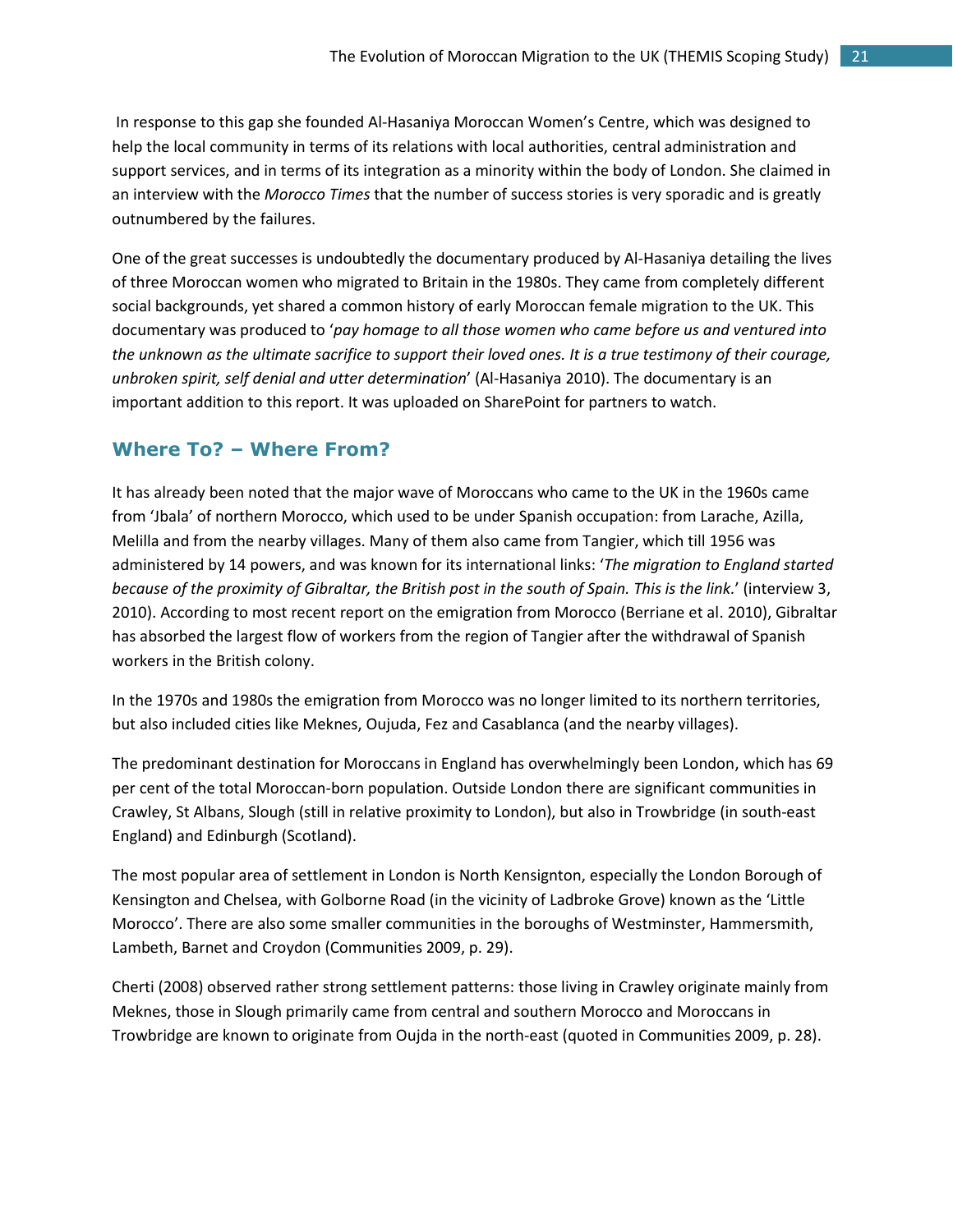# <span id="page-21-0"></span>**6. Assessment and Identification of Issues to be explored in Phase 2**

The Scoping Study revealed that migration between Morocco and the UK has been studied and the trends and patterns within this particular corridor have been well documented primarily by Cherti (2008) (who has pioneered investigation on the subject of Moroccan migration to the UK), but also in other studies (e.g. Communities 2009).

Theoretically, Cherti (2008) looked at the *Paradoxes of Social Capital* (the title of her book) within the Moroccan community, portraying its strong internal links and self-containment, but also the weaker and less prevalent linkages with the 'outside', wider community. The tendency of Moroccans to be inwardlooking, with traditionally rather high levels of **bonding social capital**, could partially explain their relative lack of social mobility: '*why a significant section of first-generation Moroccans remains still very isolated and disengaged from the mainstream society; and secondly, why some of these characteristics persist amongst the younger generation too*' (Cherti 2008, p. 285).

To explain this phenomena, Cherti looked into the nexus between social capital and migrant networks:

'The strong family and friendship networks, along with high solidarity levels amongst the first generation, explain to a large extent how several families who originated from the northern part of Morocco ended up settling in similar parts of London. These same networks continued to provide an unbroken source of mutual support, especially in searching for employment. However, because of the restricted mastery of language and skills, these closed friendship and family networks provided a safety-net for their members, thereby decreasing their likelihood of upward socio-economic mobility. Therefore, given the importance of informal networks, differences in access to social capital between the social classes have operated to reinforce rather than reduce social exclusion and inequalities of opportunity' (Cherti 2008, p. 285).

The issues which we suggest as worth exploring further in relation to Moroccan migration to the UK are as follows:

Cherti (2008) used social capital to explain the **self-preservation** of the Moroccan community in the UK. The community self-preservation could be related to the **THEMIS conceptual framework, as one of the mechanisms which could help to explain the relative stagnation**, and perhaps even decline of a migration system (as an unintended consequence). The selfpreservation mechanism aimed at preventing the second generation from assimilation (through the development of norms to monitor the behaviour of the younger members within the community) in practice contributes to a degree of its exclusion in relation to the host society. In such circumstances the younger generation living within the community experiences subjugation by the group norm; and instead of actively contributing to community development, the more ambitious individuals are forced to break away from the group. As a result the community might find itself in decline despite its initial efforts aimed at its preservation. This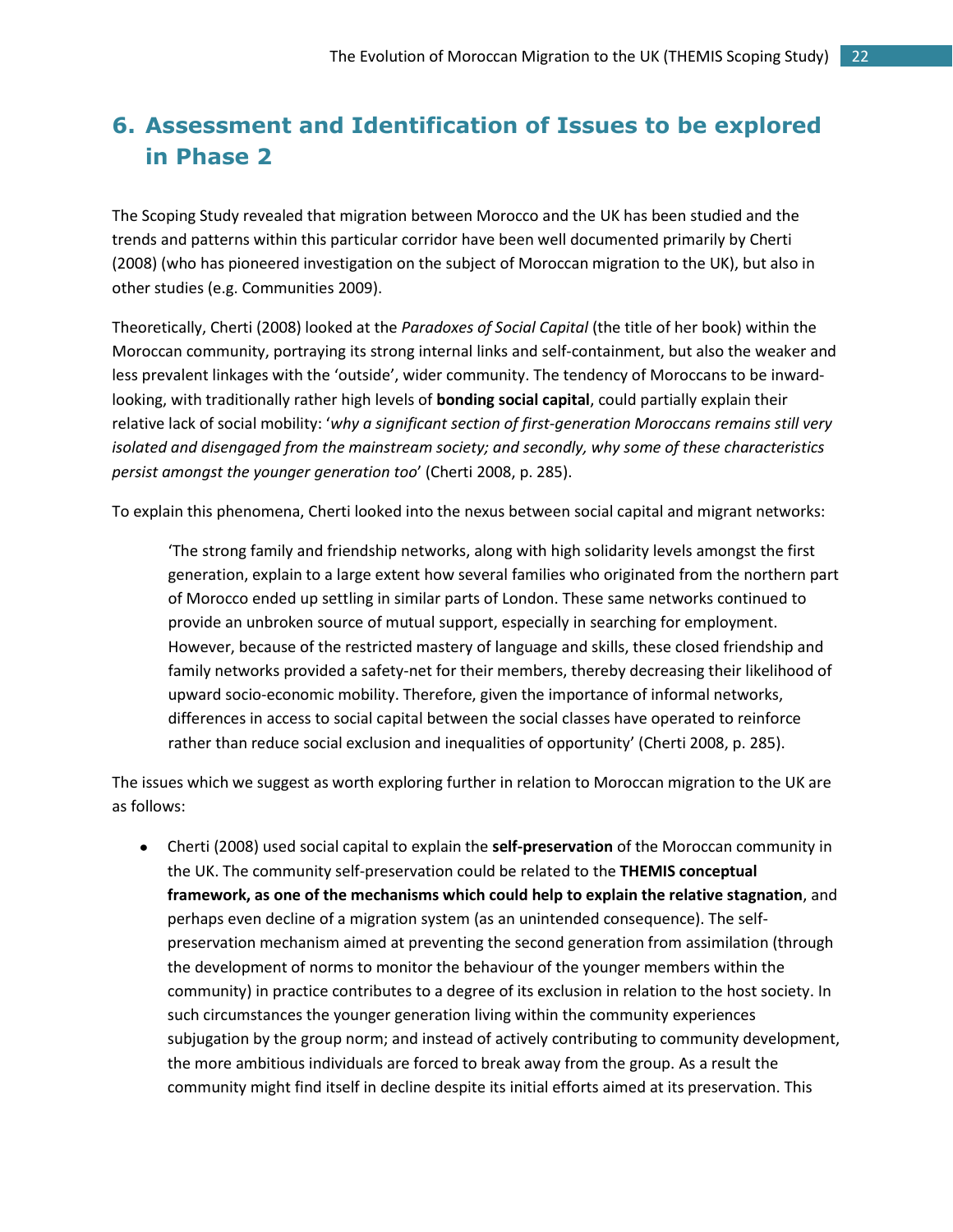points to the fact that **stagnation (and decline) could be subjectively experienced without reference to (further) migration flows, but also the community's relations within the wider society (assimilation versus breakdown of ties).**

- Cherti's (2008) analysis of the major group of Moroccan migrants to the UK (in the 1960s) particularly focused on close-knit networks of family and friends as responsible for the migration process. However, the Scoping Study revealed that it might well have been the **bottom-up migration industry** of Spanish-run employment agencies which largely facilitated the first wave of Moroccans to the UK (consisting mostly of migrant workers). In looking at the Moroccan **migration dynamics it might perhaps be interesting to investigate the relationship between migrant networks and the migration industry**?
- As already noted in Section 2 of this report the second major wave of Moroccan migration to the UK was family migration, which took place largely during the 1970s. The existing sources explain it as a response to tightening immigration controls on the side of the UK. **This narrative needs challenging**, as the in-depth insights into the immigration laws and acts of that time actually demonstrate that while the requirements for migrant workers to come to the UK remained largely unchanged (between the 1960s and 1970s) **it was the conditions of entry of spouses and children that became subject to tighter regulations**. If anything it became more difficult to bring spouses and children to the UK after the 1971 Immigration Act. **THEMIS could therefore focus on how migrants' agency, their individual needs and choices** (although the category of choice vastly oversimplifies the matter) **interplay with the state's legal frameworks designed to govern their entry and residence** (for interesting parallels cf. Scoping Study Report on Bangladeshi migration to the UK).
- Moroccans (as well as other groups studied in the UK, e.g. Ukrainians) seem to **complicate the theoretical notion of a migration system**. While we can distinguish different waves of Moroccan migration to the UK, **the newcomers have not necessarily joined the 'established' community but created their own organisations (or not).** It is also false to assume that the first generation of migrants established the community structures and organisations, while their power *over the community* might be largely symbolic in nature. With respect to Moroccans, it is rather the second and third generations who established and sustain various organisational structures. Not surprisingly therefore, the newcomers, representing different backgrounds (class, education) and motivations for migration do not join the existing structures but start their own.

As a result the **waves are quite disentangled from each other**. The **concept of a system** (in terms of links and linkages?) **does not hold empirically**, and perhaps could be more used as a **heuristic device**? But then the immediate question follows: heuristic device for what? To describe different waves of people coming from a specific locality to a specific locality? To describe different waves of people coming from a specific nation-state, to a specific nation-state? While the first could best be captured with qualitative methods and research techniques, we need to purposefully employ our quantitative techniques – not only in terms of their cost-effectiveness, but their comparative potential with the existing data, (which have largely been gathered at the national level).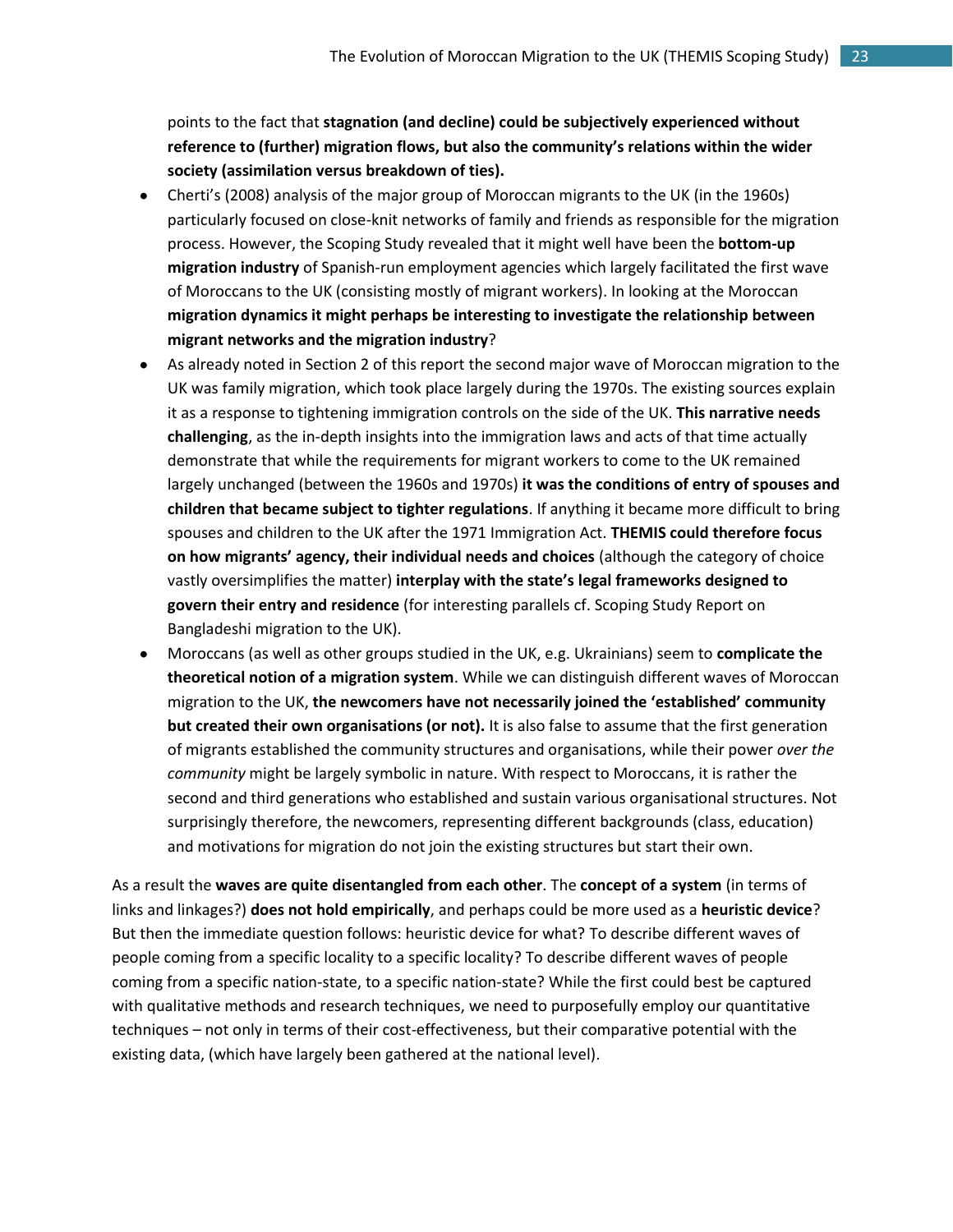## <span id="page-23-0"></span>**Bibliography**

Agoumy, T. and M. Tamim (2009) 'Migration, Networks and Territories in the Ouneine Valley, High Atlas, Morocco', *Journal of Ethnic and Migration Studies* 35(10): 1679–97

Al-Hasaniya (2010) *Unsung Heroines*, a documentary film, London: Al-Hasaniya

M. Berriane, M. Aderghal, L. Amzil, A. Oussi (2010) *Country and Research Areas Report: Morocco,*  EUMAGINE Project Paper, University of Mohammed V Agdal

- Cherti, M. (2008) *Paradoxes of Social Capital. A Multi-Generational Study of Moroccans in the UK*, Amsterdam: Amsterdam University Press, IMISCOE Dissertations
- (2009) *British Moroccans. Citizenship in Action*. London: Runnymede Community Study
- Communities (2009) *The Moroccan Muslim Community in England. Understanding Muslim Ethnic Communities,* London: Communities and Local Government, [www.communities.gov.uk](http://www.communities.gov.uk/)
- de Haas, H. (2005) 'Morocco: From Emigration Country to Africa's Migration Passage to Europe', *Migration Information Source*, [www.migrationinformation.org](http://www.migrationinformation.org/)
- Halliday, F. (1992) 'The millet of Manchester. Arab merchant and cotton trade', *British Journal of Middle Eastern Studies* 19(2): 159–76
- Hayes, L.M. (1905) *Reminiscences of Manchester and of its local surroundings from the year 1840*, London: Sherrat & Hughes
- London Authority Data Management and Analysis Group (2005), *London country of birth profiles, the Arab League: an analysis of census data*. London: Census report commissioned by the Greater London Authority, DMAG Briefing, 2005/19.
- [Macdonald,](http://www.play.com/Books/Books/6-/Search.html?searchstring=Ian+A.+Macdonald&searchtype=bookauthor&searchsource=0) Ian A. and Toal, R. (2010) *Macdonald's Immigration Law and Practice*, London: Lexis Nexis UK
- Pellegrino A (2004) *Migration from Latin America to Europe: Trends and Policy Challenges,* Geneva: IOM
- UKBA (2010) UK Border Agency, *Students,*  [http://www.ukba.homeoffice.gov.uk/studyingintheuk/adult-students/family/#](http://www.ukba.homeoffice.gov.uk/studyingintheuk/adult-students/family/)
- Van der Erf, R. and L. Heering (2002) *Moroccan Migration Dynamics. Prospects for the Future*, Geneva: IOM